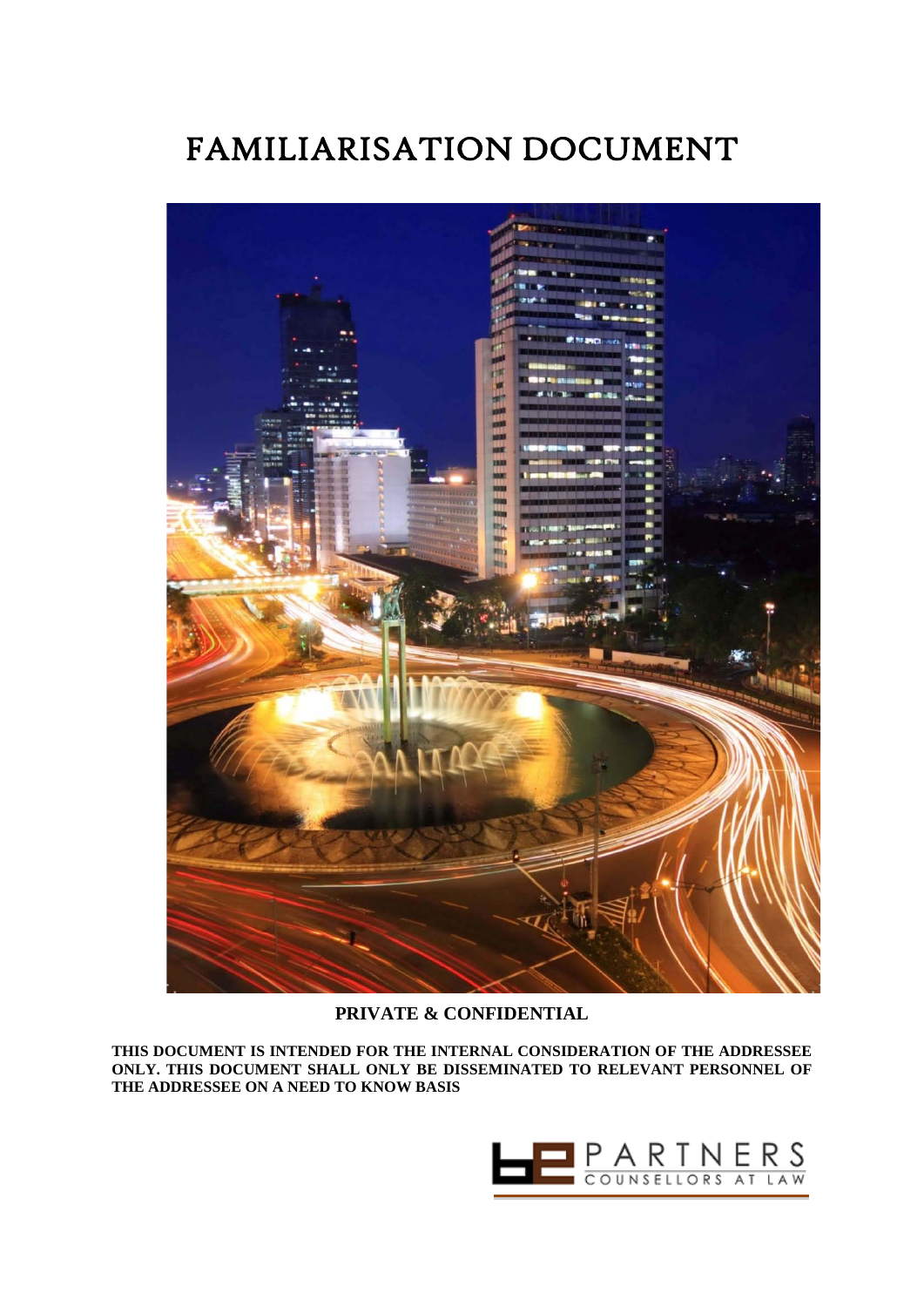# The Firm



**Bagus Enrico & Partners ("BE Partners")** (previously *Bastaman Enrico Bagus*), is a boutique law firm which promises to deliver domestic and international clients with superior and personalized legal services. The Firm consists of prominent professionals who are recognized for their knowledge and experience in handling various notable transactions in Indonesia.

The Firm is noted for its expertise in diverse aspects of Indonesian law, especially in relation to corporate/commercial law, banking, finance and insurance, mergers & acquisitions, capital markets, energy & resources, plantations, property and real estate, pharmaceutical, IT and telecommunications as well as infrastructure. The Firm approaches each assignment with dedication and a commitment to excellence, which ensures that each and every client of the Firm will be provided with sterling services.

BE Partners has been recognized by the international and highly respected UK based **Legal 500** since its establishment, **International Financial Law Review**, **Who's Who Legal**, **Asia Law**, **Acquisition International**, and **Global Law Expert** for its practices in *Corporate M&A*, *Restructuring & Insolvency*, *Labor & Employment, IT, Telecom & Media*, *Construction & Real Estate*, *Commercial Law*. The firm has been an active contributor for various legal articles in major publications such as Asian Legal Business, Euromoney and International Financial Law Review.

BE Partners is a member of Naqiz International which is anchored by the well regarded Malaysian boutique law firm Naqiz & Partners. Naqiz International is one of the leading groupings of law firms focused to provide leading edge boutique legal services in this region.

BE Partners is also member of **ALFA International**, the global legal network. With 145 member firms across the globe (80 in the United States), ALFA International is the premier global network of independent law firm whose success is driven by broad, deep, local relationships all over the world. The ALFA International model enables BE Partners to use its local expertise to deliver highly effective legal solutions while drawing upon the collective wisdom and experience of other member firms within the United States and around the world as needed. More information is available at www.alfainternational.com.

*"S.E.A. through us"*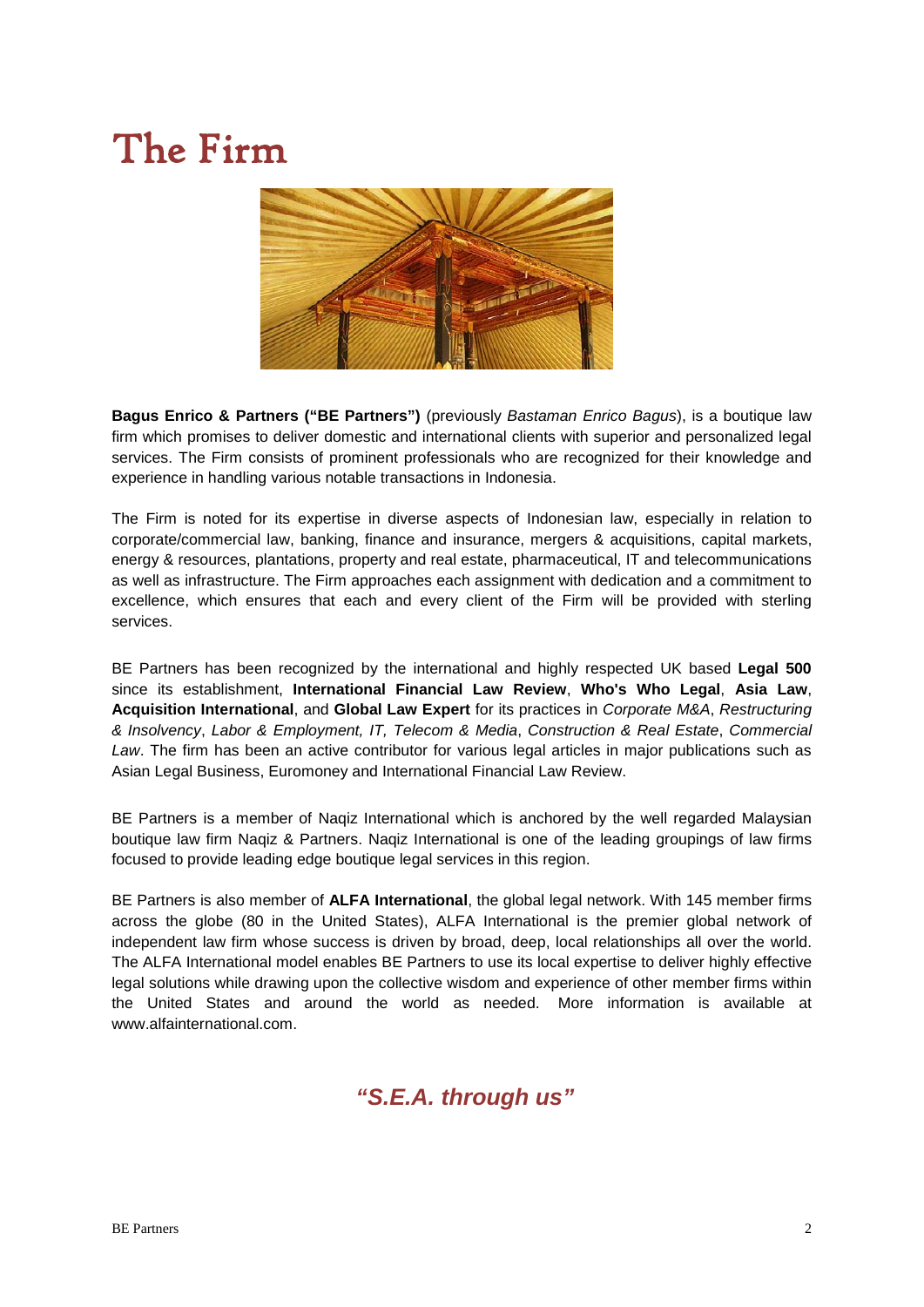# Practice Group



The Firm focuses on the following practice groups:

# **1. Corporate and Commercial**

- Merger & Acquisitions
- Company Formation, Foreign Direct Investment & Joint Ventures
- Venture Capital / Private Equity
- General Commercial Contracts
- Due Diligence

# **2. Capital Markets**

- Fund and Asset Management
- Corporate Finance
- Debt Capital Marker
- General Capital Market Advisory

#### **3. Banking, Finance & Insurance**

#### **4. Energy and Natural Resources**

- Oil & Gas
- Mining
- Geothermal
- Palm Oil Plantation
- Forestry and Agriculture

#### **5. Hotel, Real Estate and Property**

# **6. Technology, Media and Telecommunication**

- Data Protection and Privacy
- **Pharmaceutical**
- System Outsourcing
- System Integration, Software, Hardware Supply and Maintenance
- Media
- Telecommunication

### **7. Project and Infrastructure**

- Highways and Infrastructure
- Utilition
- Energy and Power

#### **8. Employment**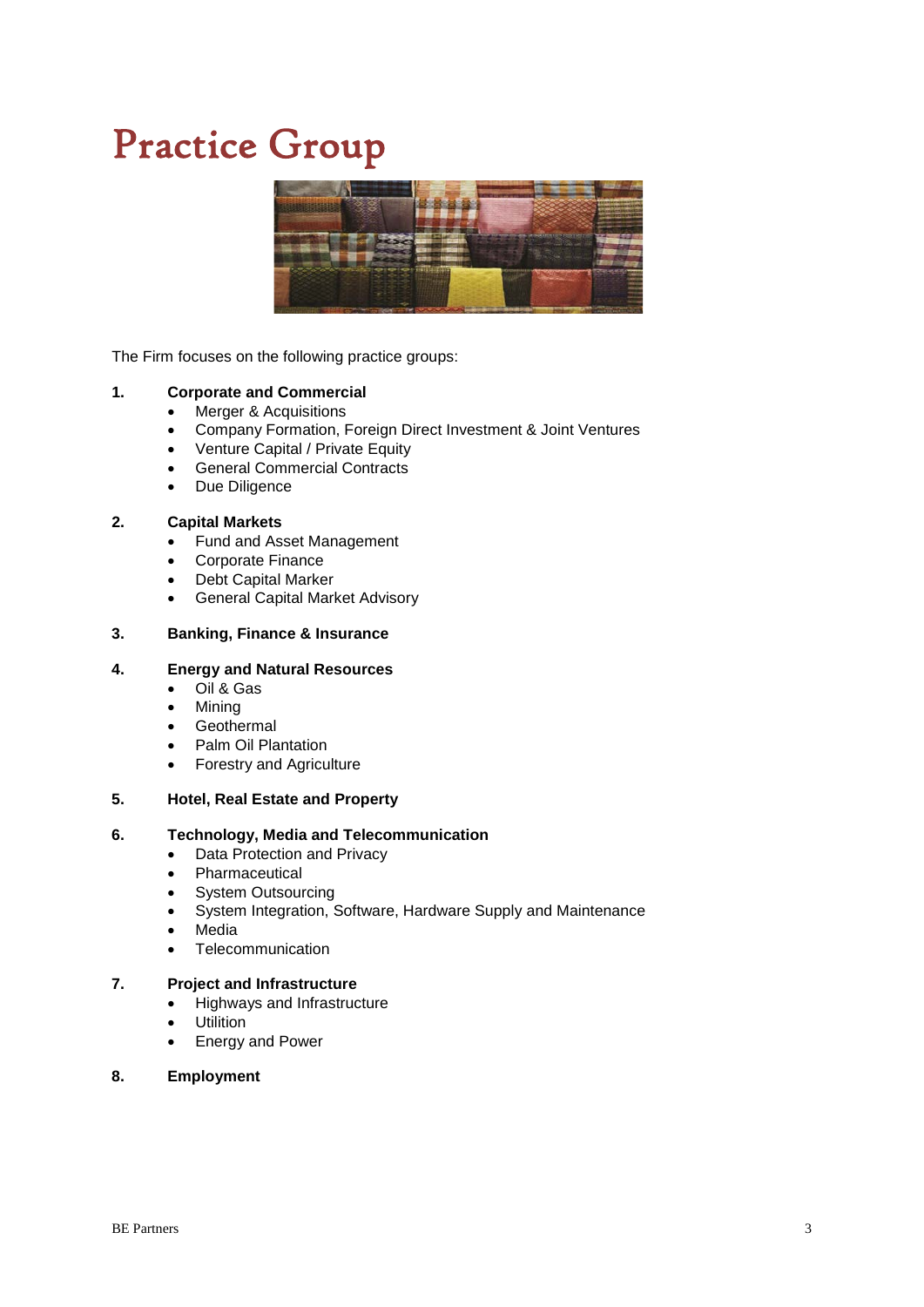# The Attorneys



We set out below the curriculum vitas of our team members of the Firm.

#### **1. Bagus Nur Buwono (***Managing Partner***)**

Bagus is a founding Partner of BE Partners. Bagus has substantial and unique experience both as the attorney and in-house counsel of the major business institutions in Indonesia. He started his practice with Soewito Suhardiman Eddymurthy Kardono, Indonesian Legal Consultants (SSEK) for almost nine years. He was a Senior Associate before resigning to join major banking institutions as Head of Legal. During his previous practice with SSEK, Bagus mostly acted for Fortune 500 companies and their subsidiaries. He has extensive experience in various cross border transactions, foreign capital investment, merger & acquisition, banking and finance, energy and natural recourses, corporate restructuring and insolvency, and employment.

He also acquired practical corporate, banking and finance experience in various business cycles when working for PT Bank Mizuho Indonesia, a subsidary of Mizuho Corporate Bank, Ltd, Japan as the Senior Vice President and Head of Legal Department and PT Bank Barclays Indonesia, a subsidiary of Barclays Bank, PLC as the Country Head of Legal and Company Secretary. He received several awards for his significant contributions in supporting the business development activities in Bank Mizuho.

In addition to his extensive experience in handling various corporate and banking transactions as in-house legal counsel, he is also known especially for his experience in reorganizing roles and functions of legal department, setting up various standard legal documents for banking activities, and conducting various legal training programs. He also acquired unique experience to support the process to set up new retail and commercial operation of Barclays Bank in Indonesia, including preparing all legal documents of banking products, procurement documents, legal policies, and corporate governance. He was also involved to advice on the exit process of Barclays from the retail and commercial business in Indonesia. He is now also active as an Independent Member of the Audit Committee and the Risk Monitoring Committee of a multinational bank in Jakarta, Indonesia.

The **Asia Pacific Legal 500** – The Guide to Asia's Commercial Law Firm for the 2011/2012, 2012/2013, and 2013/2014 Editions has noted and recognized him as the recommended lawyer, who is "*commercially minded and flexible"* lawyer as quoted in the publication, in the practice areas of Corporate, M&A and the Restructuring and Insolvency as the recognition of his expertise and representation for multinational clients on various acquisition transactions and restructuring. Bagus is also recognized as "*Leading Lawyer 2014*" by **Asia Law – Euromoney Asia** in the areas of Corporate, M&A and the most recently, as the expert in the practice areas of Commercial Law and M&A by **Global Law Experts**.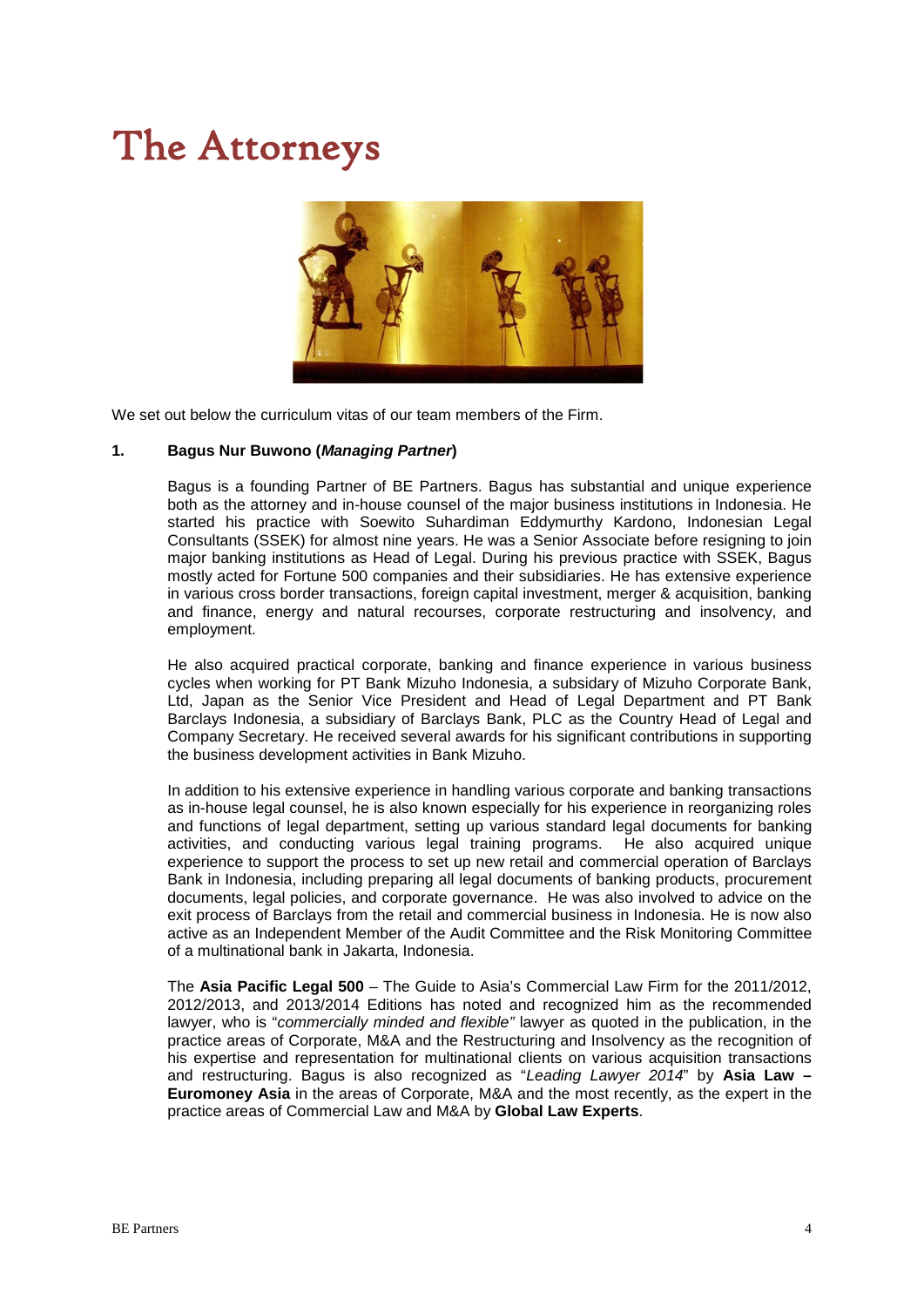#### **REPRESENTATIVE DEALS**

#### **MAJOR CORPORATE RESTRUCTURINGS, MERGERS AND ACQUISITIONS TRANSACTIONS, BANKING, FINANCE AND INSURANCE:**

- represented **AXA Group** on 100% share acquisition in **MLC**'s Indonesia subsidiaries (insurance and investment management companies) in Indonesia, conducting due diligence, advising on the corporate restructuring, advising on the labor issues resulting from the acquisition, negotiating and developing numerous agreements and documents;
- represented **United Overseas Bank Group**, Singapore on the share acquisition in **PT Bank Buana Indonesia, Tbk**, conducting due diligence, advising on the corporate restructuring, liaison with the government institutions, developing numerous agreements and documents to formalize the acquisition;
- represented **AIG Group** on the share acquisition in **PT Asuransi Jiwa Lippo Utama**, conducting due diligence, liaison with the government institutions, advising and working on various schemes of corporate restructuring, shareholder agreements, bancassurance scheme, scheme of capital structure and injection, revenue sharing agreement, etc;
- represented **Inquam Inc,** a UK telecommunication company on the acquisition of a local telecommunication service provider, conducting due diligence, advising on the outstanding financing issue, preparing numerous agreements and documents to facilitate the acquisition;
- represented **HSBC** as the lead arranger and security agent in the restructuring of a syndicated loan;
- represented **Cadbury Schweppes** on the merger of its subsidiaries in Indonesia, conducting due diligence, liaison with the government institutions, working on the corporate restructuring scheme, and developing numerous agreements and documents;
- represented **PT Bank Danamon Tbk** on asset portfolio acquisition (credit card database, customers and all receivables and rights to credit card) from **PT Sejahtera Mbf**, conducting due diligence, advising the communication to credit card customers, developing and negotiating on various documents to facilitate the legal transfer of credit portfolio;
- represented **PT ING Aetna Life Indonesia** on the sale of its assets to **Manulife Group** as part of business restructure of ING Asia Pacific;
- represented **PT Aetna Life Indonesia** on acquisition of all life insurance business portfolio by **ING Group** as part of the worldwide acquisition of Aetna International and **Aetna Financial Services** by **ING Group**;
- represented **Lehman Brother** on the IBRA asset disposal program, conducting due diligence and advising the status of assets and legal recommendation;
- represented **Morgan Grenfell Astra** on liquidation and dissolution of the investment products, acting as the liquidators, advising on the settlement of existing obligations and remaining assets, liaison with the government institutions;
- represented **Citibank, Jakarta** on the setting up of the standard legal documentation for personal investment banking products;
- represented an Indonesian plantation borrower on loan syndication arranged and led by the **International Finance Corporation**, negotiating and working on facility agreements, corporate consents/documents, security documents, and creation of offshore trust;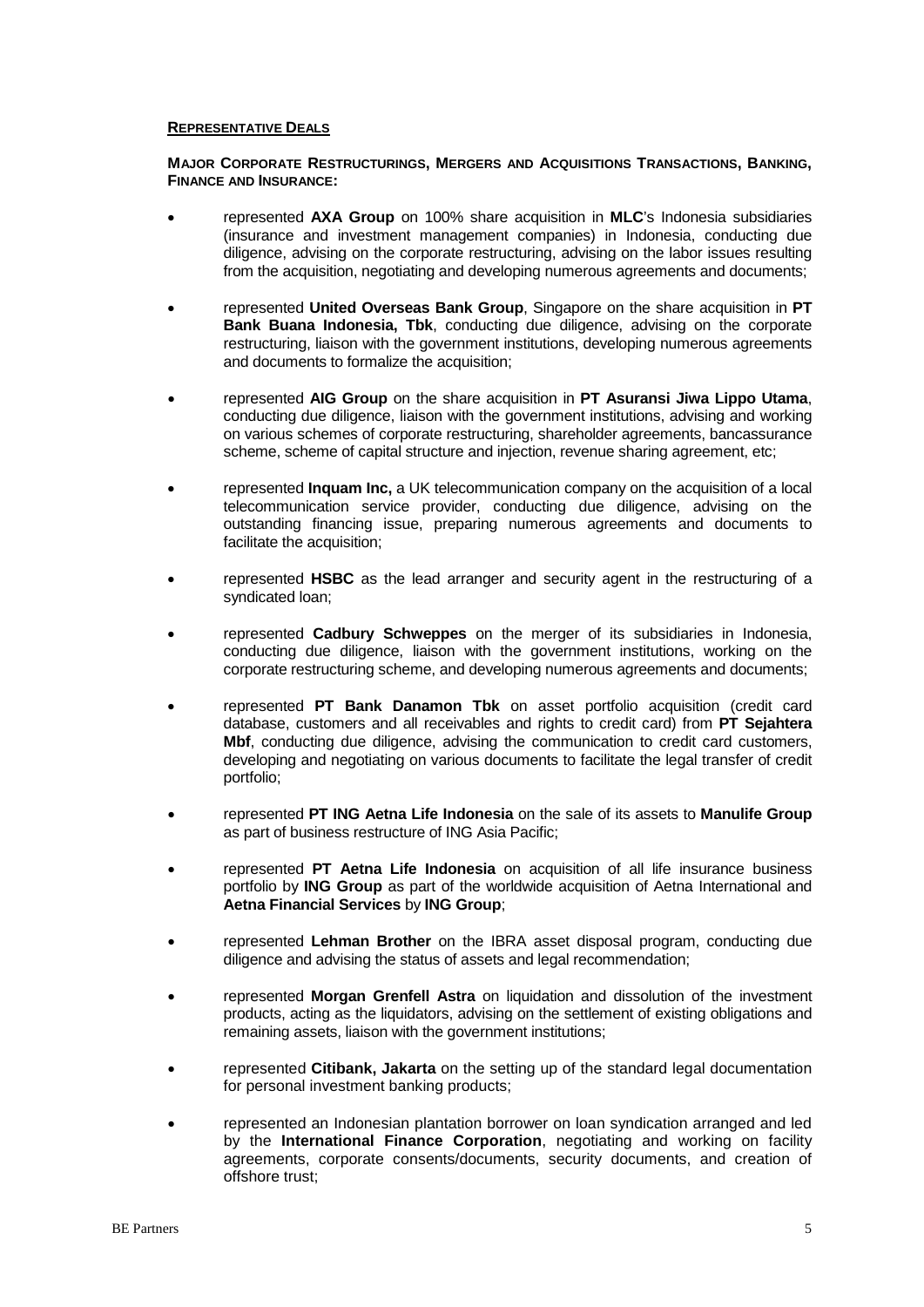- represented **IBRA** (Indonesian Bank Restructuring Agency) on debt settlements of various major obligors (over Rp 250 billions), conducting due diligence and advising on certain personal obligors related to some liquidated banks, providing recommendation to IBRA on the legal documentation, enforcement and actions;
- represented **Aetna Life Indonesia and American Life Insurance Company of America (ALICA**) on corporate/loan restructuring of Danamon Group by Indonesian Bank Restructuring Agency (IBRA) subject to certain master agreement (2000);
- represented various foreign creditors on various restructuring documents and security agreements with respect of debt restructuring (US\$ 6.8 billions) of **Asia Pulp & Paper**, conducting due diligence and working on various documents related to the debt restructuring;
- represented **HSBC** as the lead arranger and security agent in the restructuring of a syndicated loan; **ABN Amro** on phone banking arrangement; **DBS** on legal opinion on the loan for a water project; and **Arab Banking Corp., Asian Banking Corp**. & **Credit Agricole Indosuez** on restructuring of syndicated loans and bankruptcy filing against a local financing company; **Chinatrust-Tamara Bank** on various corporate documents and banking products; **American Express** on the development of various standard documents for A+ investment product;
- represented **Sun Life**, **Allianz**, and **ING Aetna** regarding various legal issues of insurance businesses and corporation;
- represented **PT ING Aetna Life** on the lawsuit against marketing unit link product;
- represented **Rafulin Holding Sdn. Bhd** in the development of the "Bandung Inter Urban Toll Road" project, advising on the establishment of Joint Venture and financing structure;
- represented **Organo Corporation**, Japan, on the share acquisition in **PT H2O**, a subsdiary of **PT Lautan Luas, Tbk**, conducting due diligence, advising on the corporate restructuring, liaison with the government institutions, developing numerous agreements and documents to formalize the acquisition;
- represented **New Global Mining, Ltd** regarding the acquisition of a mining company in Sumbawa, conducting due diligence and advising on the regulatory requirements and issues;
- represented **Maybank Asset Management Sdn Bhd**, Malaysia, on the share acquisition in a local aset management company, conducting due diligence, advising on the corporate restructuring, liaison with the government institutions, developing numerous agreements and documents to formalize the acquisition;
- represented **Tune Ins Holdings Berhad**, Malaysia, on the share acquisition in a local general insurance company, conducting due diligence, advising on the corporate restructuring, liaison with the government institutions, developing numerous agreements and documents to formalize the acquisition;
- represented **PT Bank Pembangungan Jawa Barat & Banten, Tbk (Bank BJB)**, on the share acquisition in a local general insurance company, conducting due diligence and advising on the numerous corporate issues;
- represented **CIMB Labuan** on the loan transaction and security documents provided by the Indonesian obligor;
- represented **OSK International Asset Management Pte. Ltd,** Singapore on the due diligence of the major Indonesian printing company in respect of the proposed issuance of convertible bonds;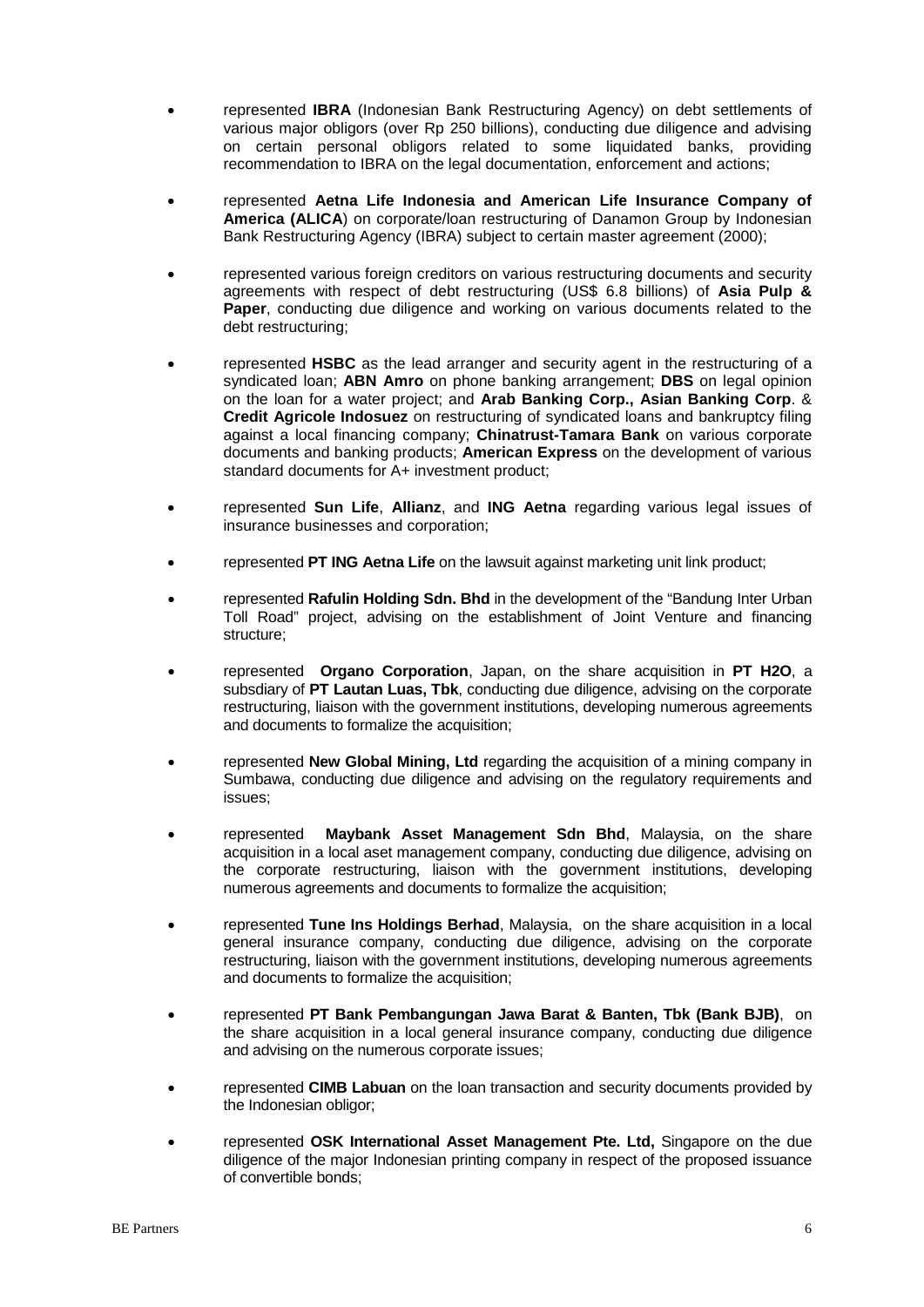- represented **Barclays Bank, Plc**, UK on the liquidation of its subsidiary in Indonesia;
- represented **PT Bank Commonwealth Indonesia** on the liquidation of the securities subsidiary in Indonesia;
- represented **DRB-Hicom Berhad - Proton Holding Bhd** on the liquidation of PT Proton Cikarang Indonesia;
- represented a local group of mining companies on the acquisition of shares by a major Japanese company.

#### **OTHER SIGNIFICANT WORKS:**

- represented **PT Kideco Jaya Agung**, a Korean mining company on share divestment, including advised and arranged the strategy of defense and statement on the lawsuit by the Regional Government of East Kalimantan on the share divestment, coordinated with the litigators and won the case;
- represented **PT Lameddekom Pratama Indonesia**, an Indonesian telecommunication tower provider company on the acquisition of 300 towers and to financing arrangement with a major bank:
- represented **Hubei Yihua**, a major Chinese company on the cooperation agreement in mining industry;
- represented **PT Bank Barclays Indonesia** for the general corporate matters, asset disposal plan, and the exit strategy;
- represented **DRB-HICOM Berhad (Proton Malaysia)** for corporate structuring of its subsidiaries in Indonesia;
- represented **PT KMI Wire & Cable, Tbk** on the issue of Chapter 11 against its major supplier from US;
- represented **Thai Alternative Energy Group** on the land acquisition in Kalimantan and its issues;
- represented **PT Indonesia Infrastructure Finance, Kejuruteraan Samudra Timur Berhad,** Malaysia, **Lam Seng Hang,** and **Stamford Tyres**, Singapore on the employment matters;
- represented **Bina Puri Sdn** and its subsidiary **PT Megapower Makmur** on its corporate structuring due to change of major shareholding in the Indonesian company;
- represented **Keller Foundations (SE Asia) Pte Ltd**, Singapore on the joint operation agreement in respect of the construction project in Indonesia; and
- represented **Expro**, **Hanjin, Bina Puri, Bhadra Buana Persada, Saxo Bank, Tune Hotel, Saxo Bank, Thai Merry, Effective Measure, GSM, PKF, Samsung, OCB Oilfield, CIMB Labuan, Thema Italia Spa, PT Isargas, Happy Sciece, New Global Mining Ltd., PT First Capital**, **PT Indonesia Infrastructure Finance, PT Bank Commonwealth**, **BII Maybank**, **PTTGE**, **Atrium Asia Pte Ltd**, **s.Oliver**, **Nova Casa**, **PT Batavia Mitratama Insurance**, **New Zealand Int. School, Buckman, Keller Asia, PMG Asia, Netsol, China Road and Bridge Corporation, China Harbor Indonesia,**  JD.Com, etc on various matters, including general corporate, loan arrangement, joint venture arrangement, foreign capital investment, plantation, employment, commodity trading, power plan, and commercial dispute.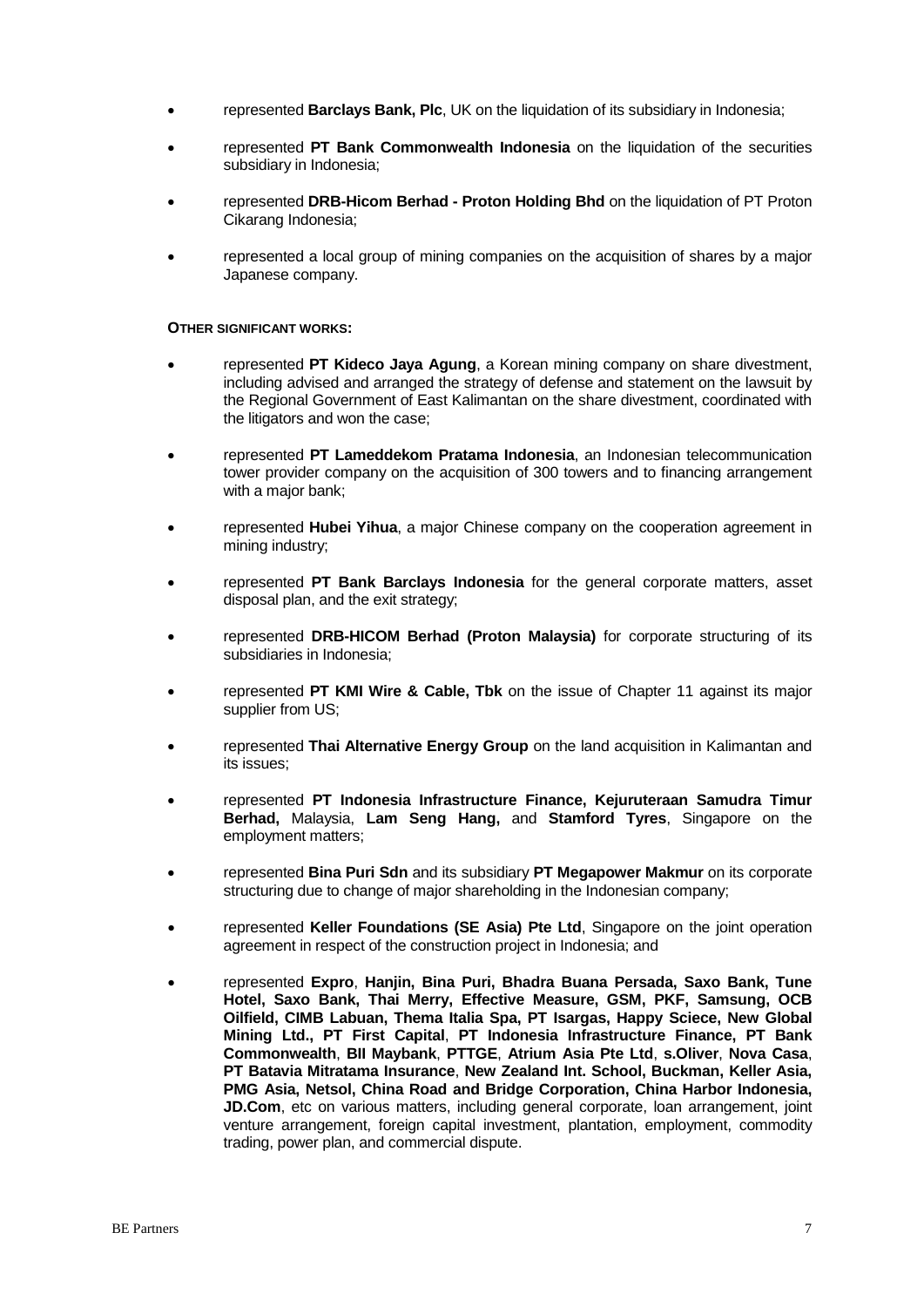Bagus was admitted to legal practice in Indonesia. He is a law graduate of Gadjah Mada University, Yogyakarta, Indonesia in 1996. He received the Chevening Scholarship Award from the Foreign and Commenwealth Office, British Government to attend a postgraduate program in International Business Law (LLM) from the University of Manchester, the United Kingdom, where he graduated with merit in 2005.

He was also active as Student Legal Advisor at Manchester Legal Advice Centre managed by the University of Manchester, sponsored by Clifford Chance in association with the College of Law of England and Wales. He also attended a Mini MBA program held by Mizuho Corporation Ltd and Hitotsubashi University, Tokyo.

Bagus is holding International Cerficate in Banking Risk and Regulation issued by Global Association of Risk Professional for and on behalf of the Indonesian Risk Management Certification Agency. He passed exams for the qualification as the receiver and administrator in bankruptcy processing and the legal consultant on capital market.

Bagus is a member of the Indonesian Advocate Association (PERADI), the Indonesian Risk Management Certification Agency, the Indonesian Receivers and Administration Association and the Congres of Indonesian Advocates.

#### **CAREER HISTORY**

| December 1996 - December 1997 | : PT Bank Central Asia, Head Office, Jakarta<br>Legal Officer (1996)                                                                                                                                   |
|-------------------------------|--------------------------------------------------------------------------------------------------------------------------------------------------------------------------------------------------------|
| December 1997 – June 2006     | Soewito Suhardiman Eddymurthy Kardono<br>Associate (1997)<br>Senior Associate (2004)                                                                                                                   |
| June 2006 – August 2009       | : PT Bank Mizuho Indonesia, a subsidiary of<br>Mizuho Corporate Bank, Ltd, Japan<br>Vice President & Head of Legal Department<br>(2006);<br>Senior Vice President & Head of Legal<br>Department (2007) |
| August 2009 – August 2010     | PT Bank Barclays Indonesia, a subsidiary of<br>Barclays Bank, PLC, UK<br>Country Head of Legal & Company Secretary<br>(2009)                                                                           |
| September 2010                | <b>BE Partners</b>                                                                                                                                                                                     |

#### **2. Enrico Iskandar (***Partner***)**

Enrico Iskandar is a founding Partner of BE Partners, where he specializes in corporate and commercial transactions, with emphasis on mergers and acquisitions, corporate restructurings, property, hotel & real estate projects, energy and natural resources sector, plantation, and technology, media & telecommunications.

In his practices, Enrico has worked on a broad range of transactional, advisory and contentious matters. His considerable experience has enabled him to steer investors through the inherent practical and regulatory hurdles.

The **Asia Pacific Legal 500** – The Guide to Asia's Commercial Law Firm 2008/2009 Edition has noted and recognized him as one of the leading individuals in the *Real Estate category*,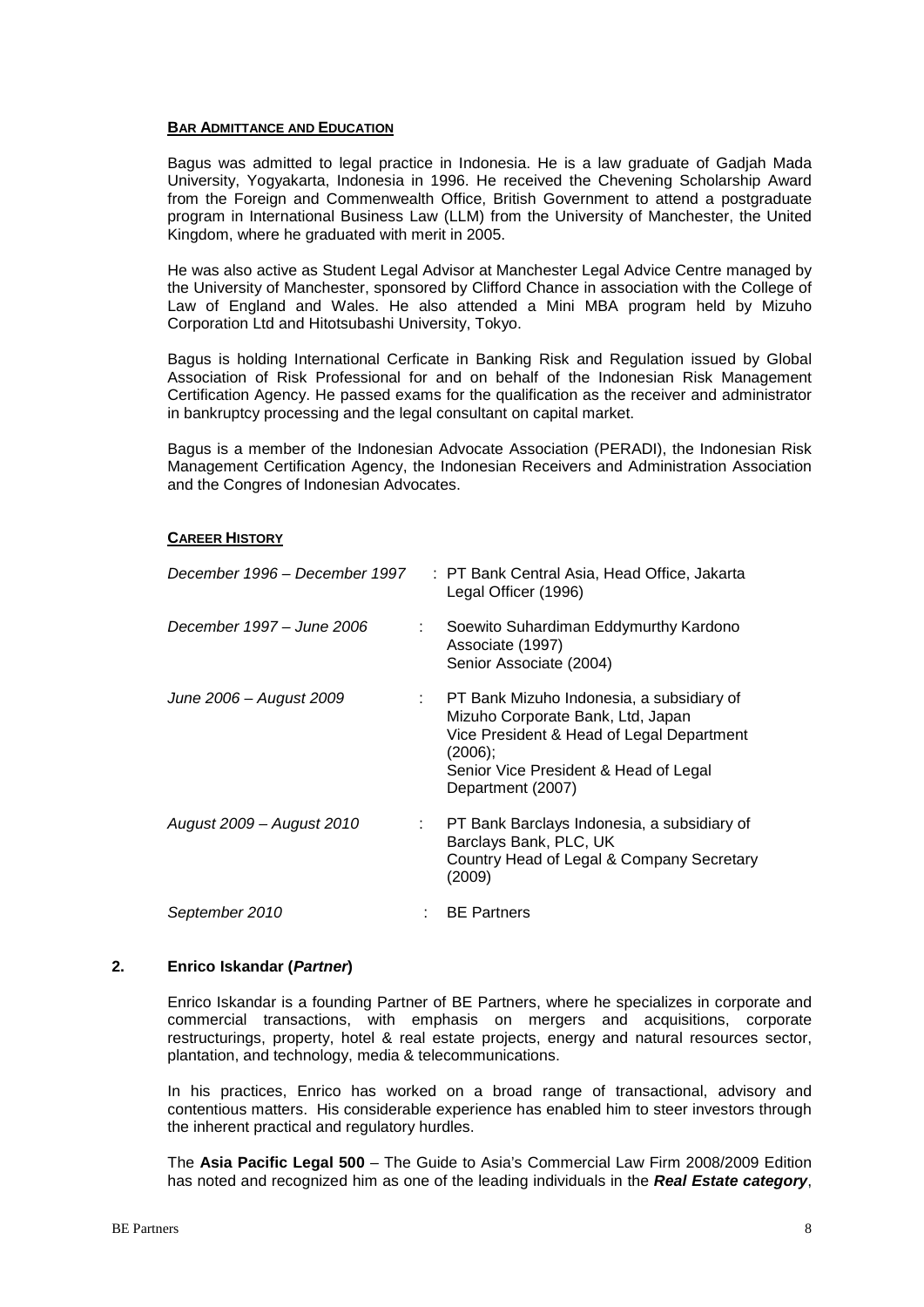and has also continuously recognized his firm as one of the leading corporate and commercial firm since its founding in 2009.

As part of recognition of his representation for multinational clients in Information Technology, Telecommunication and Media, he has also been selected in **2013** and **2014 editions**, *The International Who's Who Legal*, as a leading individual in *Information Technology practice*, and in **2014 edition** on the same publication, as a leading individual in *Telecoms & Media practice*.

#### **REPRESENTATIVE DEALS**

**CORPORATE RESTRUCTURINGS, MERGERS AND ACQUISITIONS TRANSACTIONS:**

- represented a Singaporean bank **(United Overseas Bank)** in acquiring shares in a public listed bank in Indonesia **(PT Bank Buana Indonesia, Tbk.)**, and providing legal advice relating to the acquisition, conducting due diligence as well as preparing the related transaction documents;
- represented a major multinational consumer care business company **(S.C. Johnsons & Son)** as purchaser in acquisition of assets and shares of major consumer care business companies **(PT Bayer Indonesia, Tbk.)**, which includes conducting due diligence, providing legal advice on Indonesian regulatory, dealing with the relevant government institutions in negotiation, preparation and obtaining licenses or permits relating to the acquisition as well as drafting and preparing documents required for the acquisition;
- represented a major Indonesian national food company **(ABC Central Food Industry)** in its sale of a majority equity position to a joint venture company controlled by major U.S. food company **(Heinz Corporation)**, and assisting with the company's restructuring process and related debt, establishing a joint venture with a food company as a consequence of the sale, participating in negotiations between the seller and buyers, as well as providing relevant legal advice;
- represented a prominent European services company **(Geoservices, S.A.)** in upstream sector (drilling and production) as purchaser in acquisition of shares of oil, gas and geothermal services company **(PT Welltekindo Nusantara)**, conducting due diligence, providing advice relating to the structure of the acquisition, formulating negotiation strategies, assisting the company's restructuring process and related debt, and preparing the related transaction documents;
- represented one of the largest Malaysian-based company (**Tradewinds Corp**) through its subsidiary (**Tradewinds Plantations Bhd (TPB)**, in acquiring rubber manufacturing plants owned by a Malaysian rubber producer conglomerate (**Mardec Bhd**), conducting a due diligence and providing regulatory and commercial aspects of the transaction for considerations to strategize, implement and complete the acquisition with total purchase consideration approximately USD55 Million;
- represented a Malaysian public listed company (**Mamee - Double Decker Berhad (M))**, in the acquisition of palm oil plantation located in Central Kalimantan, covering a total area of approximately 35,000 hectares, including the involvement in drafting and negotiating legal documentation, advising client on land, plantation permits and tax issues, and the due diligence exercise in connection therewith;
- Represented a Malaysian public listed company (**MHC Plantations Bhd**) in the potential acquisition of palm oil plantation in various location in Kalimantan, including the involvement in drafting and negotiating legal documentation, advising client on land, plantation permits and tax issues, and the due diligence exercise in connection therewith;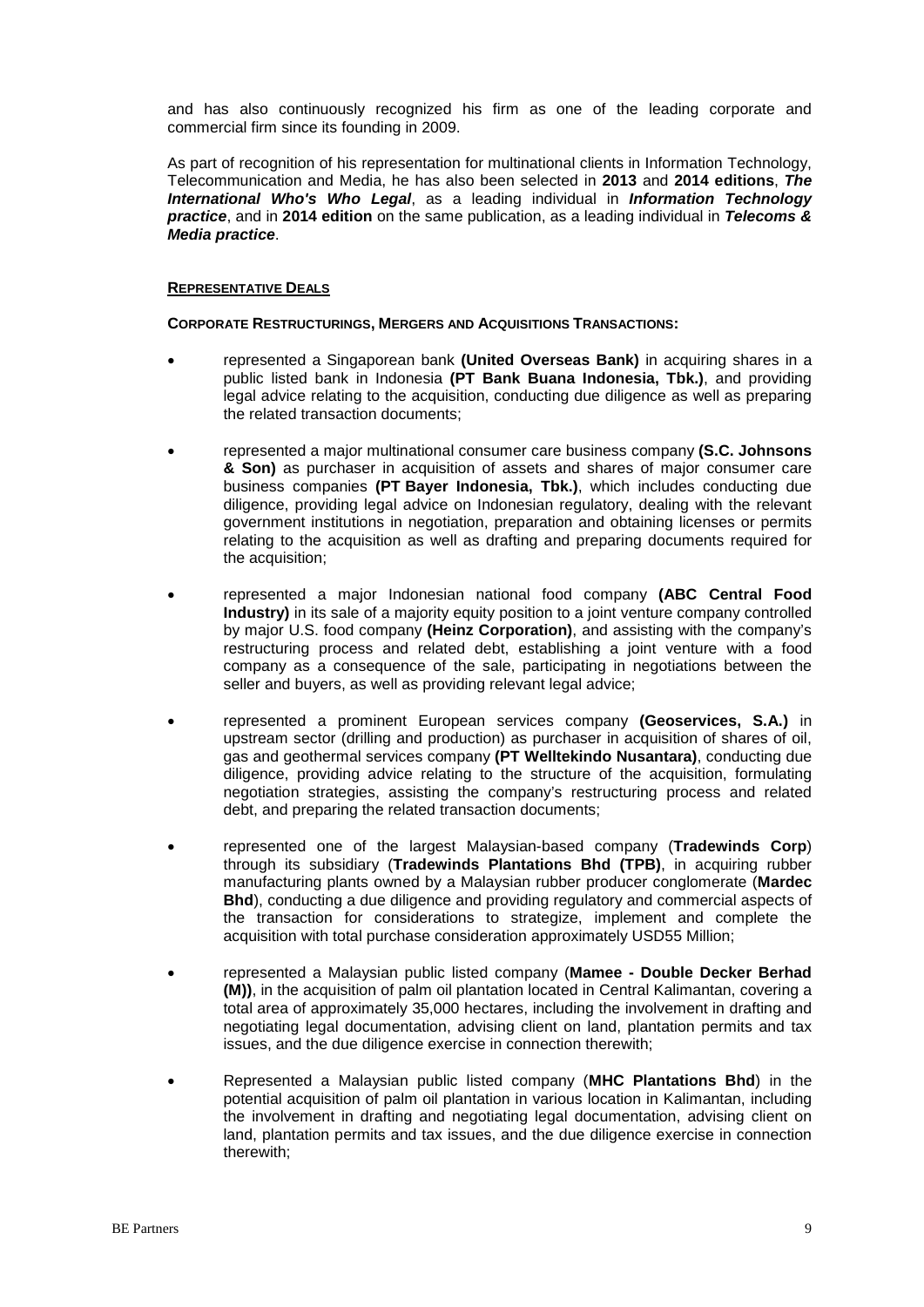- represented a major advertising company (**Leo Burnett - PT Star Reachers Indonesia**) in acquisition of the assets of an Indonesian advertising company (**PSI Black Pencil**), conducting due diligence, providing legal advice relating to the structure of the transaction, participating in negotiations, drafting and preparing documents required for the transaction;
- represented a major event organizing company (**PT Dyandra Promosindo**), a subsidiary company of the Indonesian major business group (**Kompas Gramedia**), in (i) restructuring its business, and (ii) its acquisition of assets of another major event organizing company;
- represented a Malaysian public listed company **(Integrax Berhad)** in acquiring majority shares in a public listed company in Indonesia **(PT Indoexchange, Tbk.)**, which includes providing legal advice relating to the acquisition and Tender Offer requirements, conducting due diligence, preparing necessary documents to be submitted to the Capital Market Supervisory Board (*Bapepam*) in connection with the Tender Offer, representing client in dealing with government officials and other institutions with regards to the Tender Offer and assisting in its ongoing corporate and commercial affairs;
- represented a Hong Kong public listed company (**Nority International Group Limited),** in connection with the proposed acquisition and control of coal and iron sand mining concessions in various Provinces/Regencies of Indonesia;
- represented a Malaysian public listed company **(Integrax Berhad)**, in the acquisition of land located in South Kalimantan for the development of infrastructure and port projects, covering a total area of approximately 86 hectares, including drafting and negotiating legal documentation, advising client on necessary permits and approvals to conclude the acquisition, monitoring the process and issuance of the Right to Build (*Hak Guna Bangunan or HGB*) from the land office;
- represented an Indonesian company **(PT United Dico Citas)** as purchaser in its purchase of a major asset from a pharmaceutical company owned by major Netherlands pharmaceutical company **(N.V Organon)**, conducting due diligence, providing advice relating to the structure of the acquisition and post acquisition arrangements, preparing and finalizing the related transaction documents;
- represented major foreign carbon black manufacturing company **(Cabot Corporation)** in restructuring its subsidiaries in Indonesia **(PT Cabot Indonesia and PT Karbon Indonesia)**, conducting due diligence, preparing documents relating to the merger and processing the licenses, approvals and permits relating to the merging company and the surviving company;
- represented major chocolate and candy companies **(Cadbury – Trebor)** on its merger and buy out of Indonesian shareholders;
- represented the largest manufacturer, installer and maintainer of elevators and escalators **(Otis Elevator Company),** a subsidiary company of United Technologies Corporation, in the acquisition of the shares of an elevator and escalator manufacturing company in Indonesia **(PT Citas Otis Elevator**);
- represented a strategic investor **(Cargill)** interested in the purchase of Indonesian Bank Restructuring Agency (IBRA) assets on plantation assets and housing loan;
- represented a major foreign labeling and printing paper manufacturing company **(Avery Dennison)** in restructuring its business in Indonesia, assisting in its ongoing corporate and commercial affairs;
- represented a foreign company in the acquisition of a majority equity position in Indonesian coal mining companies;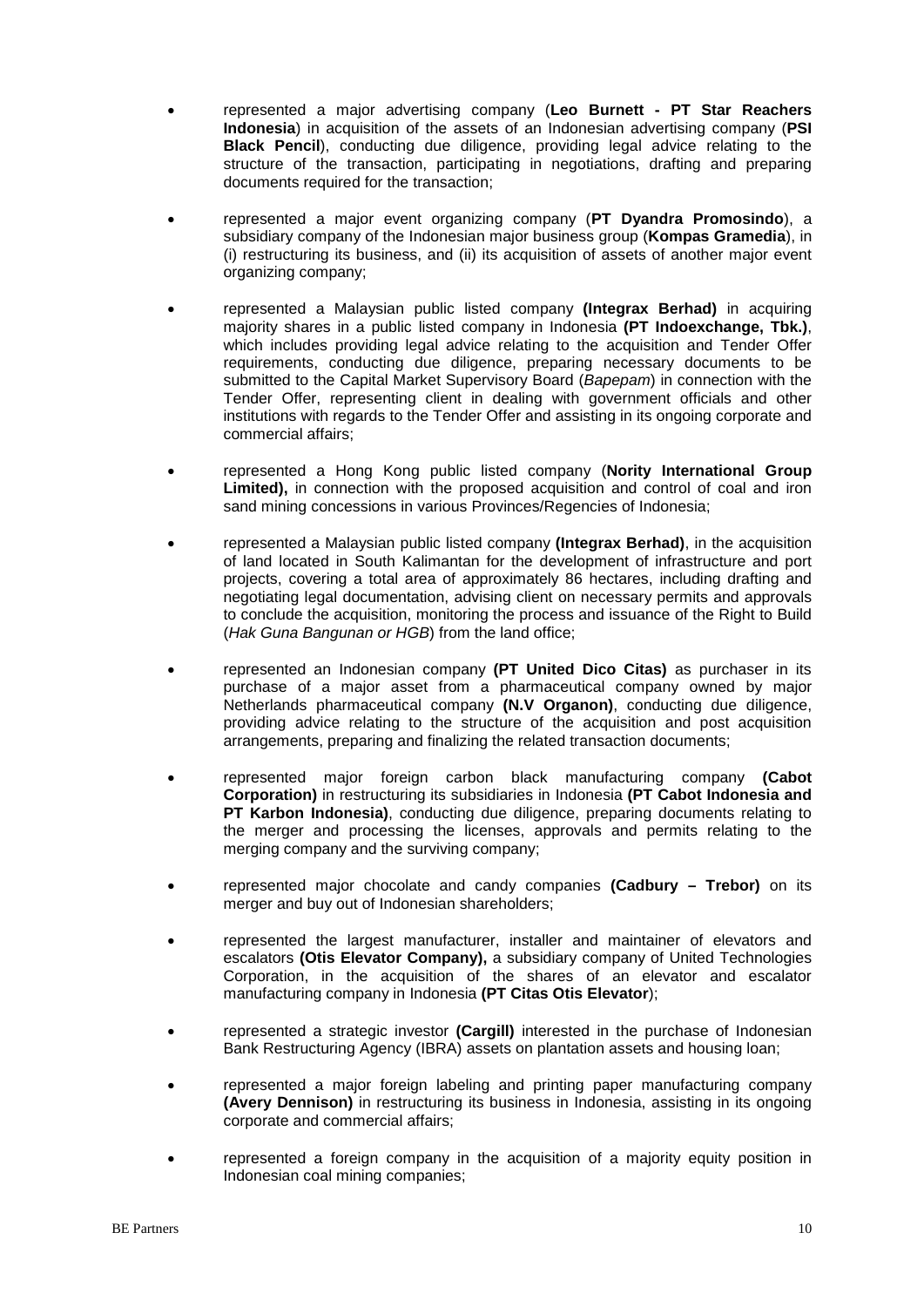- represented a Japanese company (**Earth Chemical)** in its due diligence on the potential acquisition of a household products manufacturing company; and
- represented a strategic investor **(Archipelago Group)** interested in the purchase of a number of tourism businesses in Indonesia.

#### **OTHER SIGNIFICANT WORKS:**

- represented **PT Sebukit Power** and **Siemens** in its development of peat fired power plant project in West Kalimantan, including its assistance and advice on the procedures of obtaining the Right of Cultivation (*Hak Guna Usaha or HGU*) title for the plantation;
- represented **PT Mandala Nusantara Limited**, a geothermal company, in the acquisition from a state-owned company of land located in Wayang Windu to conduct a geothermal project on land with Right of Cultivation (Hak Guna Usaha), covering an approximate total area of 84.2 hectares, including drafting legal documentation, negotiating the price of the land, advising client on necessary permits and approvals to conclude the acquisition, monitoring the relinquishment of the title to the state and the process of registration with the land office, working closely with the local land office to process the registration;
- represented **PT Powergen Jawa Barat** in connection with the possible acquisition of land for the power plant project in Cilegon, West Java, monitoring the relinquishment of the title to the state and the process of registration with the land office, working closely with the local land office to process the registration;
- represented **PT Megapower Makmur** in connection with the expansion of its business into hydropower plan;
- represented a number of large Korean multinational companies (**Hanjin, Samsung**) in formulating and structuring its presence and activities in Indonesia, including advisory in charter party issues, construction and various other corporate and commercial issues;
- represented a number of multinational companies **(EDS, EMC Computer Systems**, **Unigraphics, Caltex, Carlson-Wagonlit Travel)** in incorporating their subsidiaries in Indonesia, assisting in their ongoing corporate and commercial affairs, preparing cooperation agreements, articles of association, technical assistance agreements, property rights, trademark cooperation agreements and other relevant agreements/documents as well as providing legal advice on various matters such as manpower, immigration issues and investment law;
- represented lessee **(Multipolar, AF Aerospace, Bali Air)** in an aircraft lease agreement to be operated in Indonesia including reviewing the lease agreements for consistency with Indonesian laws and regulations;
- represented a major multinational company **(Colgate-Palmolive)** engaging in consumer goods for obtaining various licenses in Indonesia, registering its products at the Foods and Drugs Supervision Agency and assisting in its ongoing corporate and commercial affairs;
- advised and represented international major MLM company **(Nu Skin)** in formulating and structuring its presence and activities in Indonesia, including representation in obtaining various business licenses and product registrations, dealing with government officials and other institutions with regard to the operation of various medical devices, employment issues and various other corporate and commercial issues;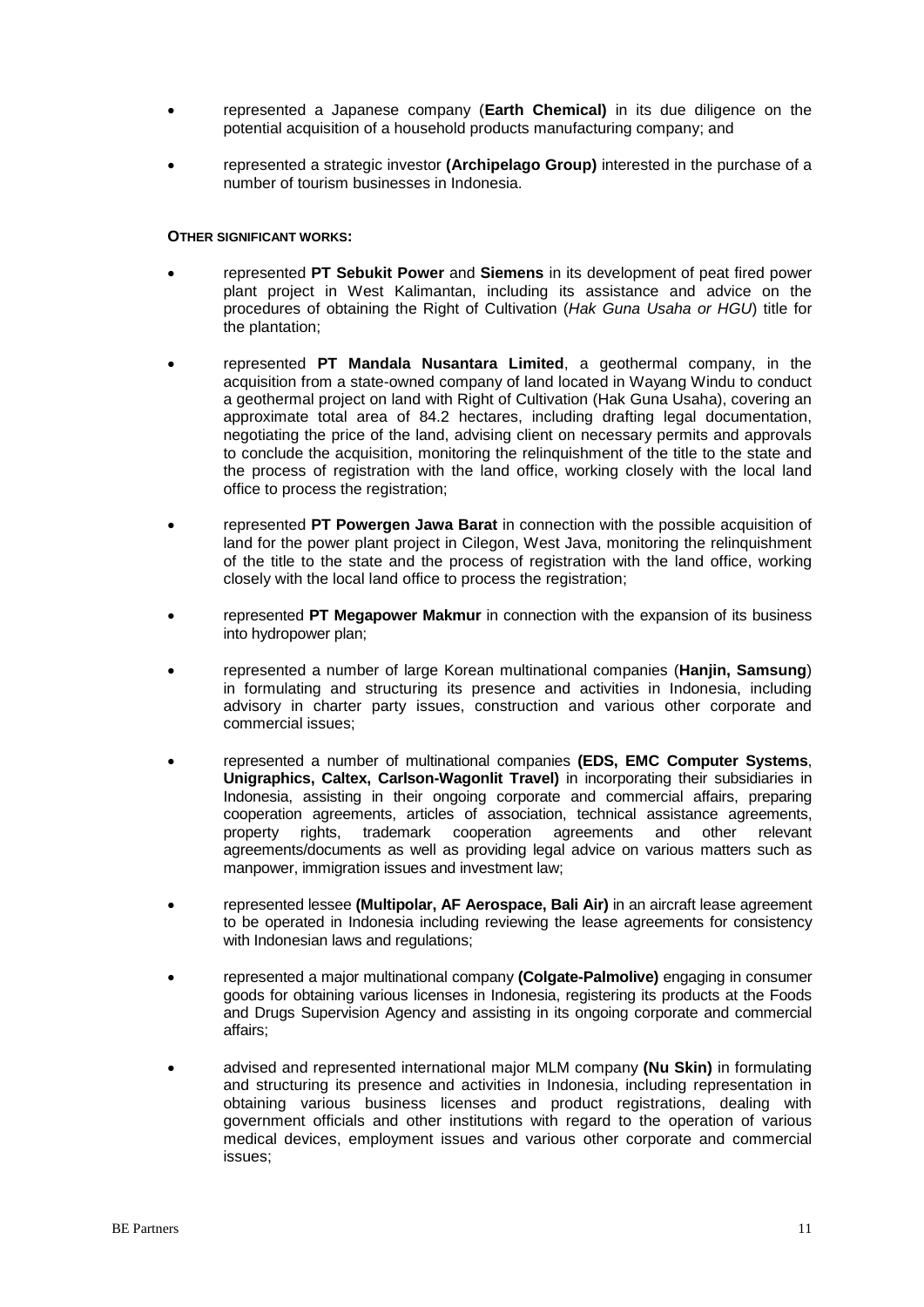- advised and represented international major MLM company **(New Image)** in formulating and structuring its presence and activities in Indonesia, including advisory in obtaining various business licenses and product registrations, dealing with government officials and other institutions with regard to the employment issues and various other corporate and commercial issues;
- represented a number of multinational companies **(Walt Disney, BMW, Nobel Energy, Dresdner Bank, Ahlstom)** in their ongoing corporate and commercial affairs in Indonesia, including negotiating building and warehouse agreements and dealing with government authorities within each industry;
- advised and represented a Malaysian hotel owner and operator **(Tune Hotels)** in concluding hotel franchise agreement and related documentation for properties in Bali, and involving on the proposed loan facility for financing several new hotels in the region;
- advised **PT Sarana Buana Handara (**Nugra Santana Group**),** which own the Handara Kosaido Bali Golf Course and Resort, in the restructuring and expansion of its hotel and resorts operation, including its corporate group restructuring; and
- advised **PT Makmur Jaya Serasi** (Agung Sedayu Group) in structuring and drafting lease agreements for a retail complex in the **Mall of Indonesia**.

Enrico Iskandar was admitted to legal practice in Indonesia. He holds a law degree from Parahyangan Catholic University, Bandung, Indonesia in 1995 and attended the Academy of American and International Law, Institute for International and Comparative Law of the Center for American and International Law, Dallas, Texas, USA in 2001. Enrico is a member of the Indonesian Advocate Association (PERADI).

# **CAREER HISTORY**

| November 1996 - July 2004 | Soewito Suhardiman Eddymurthy Kardono (45+ lawyers<br>including 6 partners and 6 foreign advisors)<br>Associate (1996)<br>Senior Associate (2003) |
|---------------------------|---------------------------------------------------------------------------------------------------------------------------------------------------|
| August 2004 - May 2009    | Christian Teo & Associates as Senior Associate<br>Partner (2007)                                                                                  |
| <b>July 2009</b>          | : BE Partners (formerly known as Bastaman Enrico Law<br>Office)                                                                                   |

#### **3. Debu Batara Lubis (***Partner***)**

Debu Batara Lubis has been focusing on transactions relating to corporate and commercial law, banking and finance, plantation, and mergers and acquisitions (M&A) in various business sectors.

In his M&A practice, Debu works on the wide range of domestic and international transactions which covers financing and acquisition of properties, due diligence for private and public companies and acquisition of shares in various industries such as plantation, shipping, hotels and fishery. He also has experience in wide range of advisory for establishment of direct investment, formation of branch offices, strategic joint venture, franchise, direct selling business and toll manufacturing arrangement.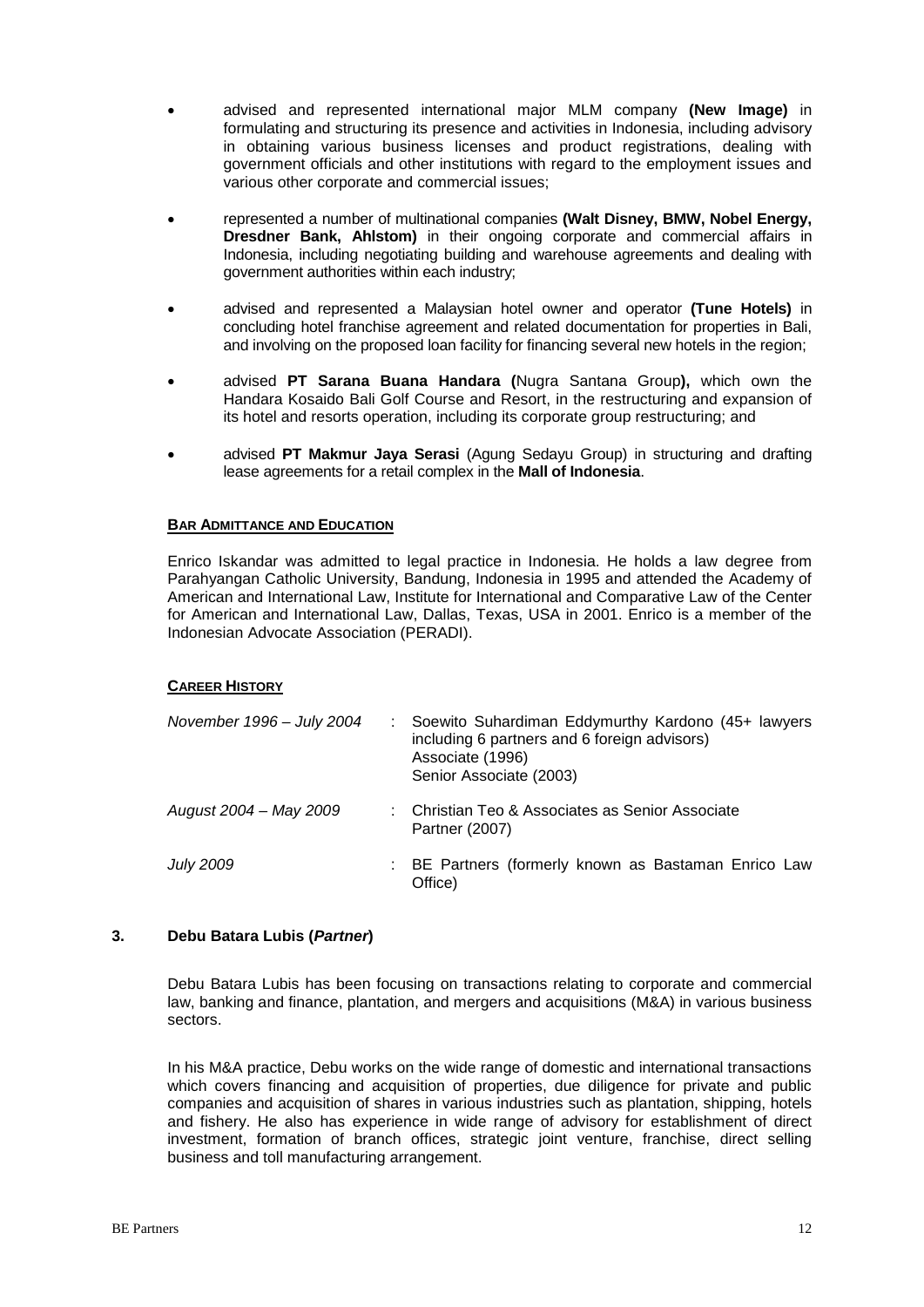#### **REPRESENTATIVE DEALS**

#### **MERGERS AND ACQUISITIONS, BANKING AND FINANCE TRANSACTIONS:**

- represented USA Non Governmental Organization **(Mercy Corps)** in acquiring shares in the local commercial Bank **(PT Bank Andhara previously known as Bank Sri Partha)**, including conducting due diligence, providing legal advice relating to the acquisition and drafting and preparing documents required for acquisition;
- represented an individual buyer in acquiring shares in the local commercial Bank **(PT Bank Dipo)**, including conducting due diligence, providing legal advice relating to the acquisition and preparing documents related with the fit and proper test;
- represented Singaporean companies **(YCH Distripark Holdings PTE.LTD and YCH Group PTE. LTD)** in acquiring shares in the distribution company in Indonesia **(PT Davids Distribusi Indonesia)**, including providing legal advice relating to the acquisition, conducting due diligence, dealing with the relevant government institution (Land Office and the Regent) in providing clarification on the main assets of the company as well as preparing related transaction documents;
- represented Korean company **(Samsung)** in acquiring shares in the local plantation companies **(PT Inecda and PT Gandaerah Hendana)**, including conducting due diligence and drafting and preparing documents required for the acquisition;
- represented buyer **(Lotte Shopping Co. Ltd)** in acquiring shares in the local wholesaler/groceries companies **(PT Makro Indonesia)**, including conducting due diligence and drafting and preparing advice;
- represented Indonesian Company (**PT. Visi Mulia Powerindo**) in acquiring shares in the Indonesian company which holds the right of Build Operate and Transfer upon one of the largest amusement parks in Indonesia **(Taman Ria Senayan)**, including providing legal advice relating to the acquisition, conducting due diligence and preparing related transaction documents;
- represented buyer **(Yellow Horizon and Starworld Investment PTE LTD)** in the acquisition of Hotel Aston Jakarta, including providing advice, preparing related transaction documents, preparing restructuring documents i.e. novation agreement, security documents, joint operation agreement;
- represented Singaporean company (**GMG Global LTD**) in acquiring shares in the Indonesian plantation company **(PT Bumi Jaya)**, including conducting due diligence, providing advice relating to the acquisition and drafting and preparing documents required for the acquisition;
- represented a Singaporean company **(Agritrade International PTE. LTD)** in acquiring shares in the Indonesian mining company **(PT Senamas Energindo Mulia)**. Since the acquisition plan was postponed the works provided for this transaction ceased after conducting due diligence and preparing preliminary advice on the acquisition;
- represented seller **(S.I.T.I SPA-Societa Impianti Termoelettrici Industriali)** in its loan restructuring by way of sale and transfer of receivables, including providing legal advice relating to the sale and transfer of receivables and preparing related transaction documents; and
- represented borrower (**PT Maritim Nusantara**) in relation with the loan facility received from Malaysian Bank (**Export- Import Bank of Malaysia Berhad**), including providing legal opinion, preparing documents required for the conditions of the loans and conducting offshore loan report (initial registration and monthly report) to the Bank of Indonesia.
- represented one of the largest Malaysian-based company (**Tradewinds Corp**) through its subsidiary (**Tradewinds Plantations Bhd (TPB)**, in acquiring rubber manufacturing plants owned by a Malaysian rubber producer conglomerate (**Mardec Bhd**), conducting a due diligence and providing various advices in relation to the acquisition.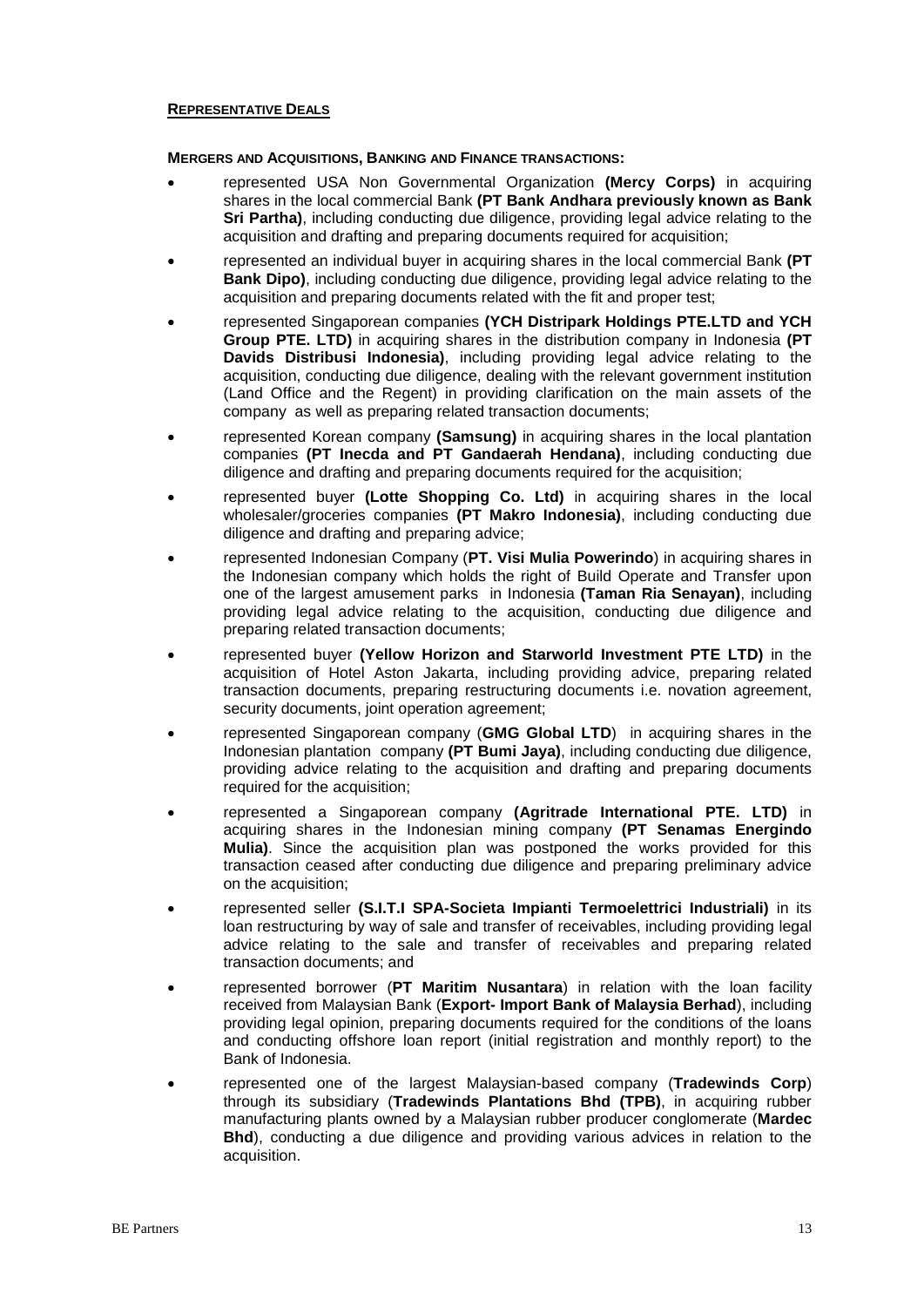• represented a Malaysian public listed company (**MHC Plantations Bhd**) in the potential acquisition of palm oil plantation in various location in Kalimantan, including the involvement in drafting legal documentation in connection therewith;

#### **OTHER SIGNIFICANT WORKS:**

- Represented PT. Malindo Feedmill **(Foreign Investment Company owned by Malaysian)** in conducting initial public offering, including conducting due diligence, providing legal opinion, preparing advice on various matters such as initial public offering procedure, investment law and general corporate issues, preparing registration statement documents for the Indonesian Capital Market Board (*Bapepam*), dealing with the relevant government institution (*Bapepam* and the Investment Coordinating Board "*BKPM*") in obtaining approvals or licenses for the initial public offering;
- Maintaining monthly offshore loan reports for Indonesian companies **(PT Mahakarya Inti Buana, PT Megarya Investama Buminusa and PT Maritim Nusantara)** to Bank Indonesia;
- advised and represented securities company **(PT AmCapital Indonesia member of AmGroup)** in its day-to-day corporate actions, including preparing advice, opinion and corporate documents for the purpose of the transactions;
- represented minority shareholders in the capital market dispute case of **PT Hero Supermarket Tbk**, including providing advice relating to the structure, preparing litigation documents and dealing with government officials to obtain clarification and confirmation; and
- provided advice on capital market issues (Negotiable Certificate of Deposits) for **JP Morgan**.
- advised and represented international major MLM company **(New Image)** in formulating and structuring its presence and activities in Indonesia, including advisory in obtaining various business licenses and product registrations, dealing with government officials and other institutions with regard to the employment issues and various other corporate and commercial issues;
- advised and represented a Malaysian hotel owner and operator **(TUNE HOTELS)** in concluding hotel franchise agreement and related documentation for properties in Bali, and involving on the proposed loan facility for financing several new hotels in the region;
- represented **PT Cipta Hadikarya** a local company engage in the business activity of intermediary for distribution of aircraft product in the preparation of confidentiality agreement with offshore intermediary in United States.
- represented a Malaysian public listed company (**Mamee - Double Decker Berhad (M))**, in the preparation of advertising agreement to engage the service of local advertising company.
- represented **One Biotech Pte Ltd** (**One Biotech**) in conducting legal due diligence on its subsidiary in Indonesia PT Cellsafe International for the purpose of Initial Public Offering and to list its shares on the Bursa Malaysia and providing various advices relating to the Indonesian part of the offering documents.
- represented **Scan Associates Berhad** (**Scan Associates**) in connection with the legal due diligence exercise of its subsidiary in Indonesia, PT Scan Nusantara.
- represented **Ciputra Group** in various properties acquisition projects in Jakarta.
- conducted comprehensive legal due diligence of Aman Resorts in Indonesia i.e. Amanjiwo, Amankila, Amanwana, Amandari and Amanusa;
- provided legal advice for **PT Fonterra Brands Indonesia** in relation to its service agreement;
- provided legal advice for **Itochu corporation** in relation to sale and purchase of vessel transaction between PT Pertamina (Persero) and Kashima Naviera S.A;
- provided legal advice and prepared various agreements for **AEL Group** for the implementation of its cooperation with the local explosive license holder company;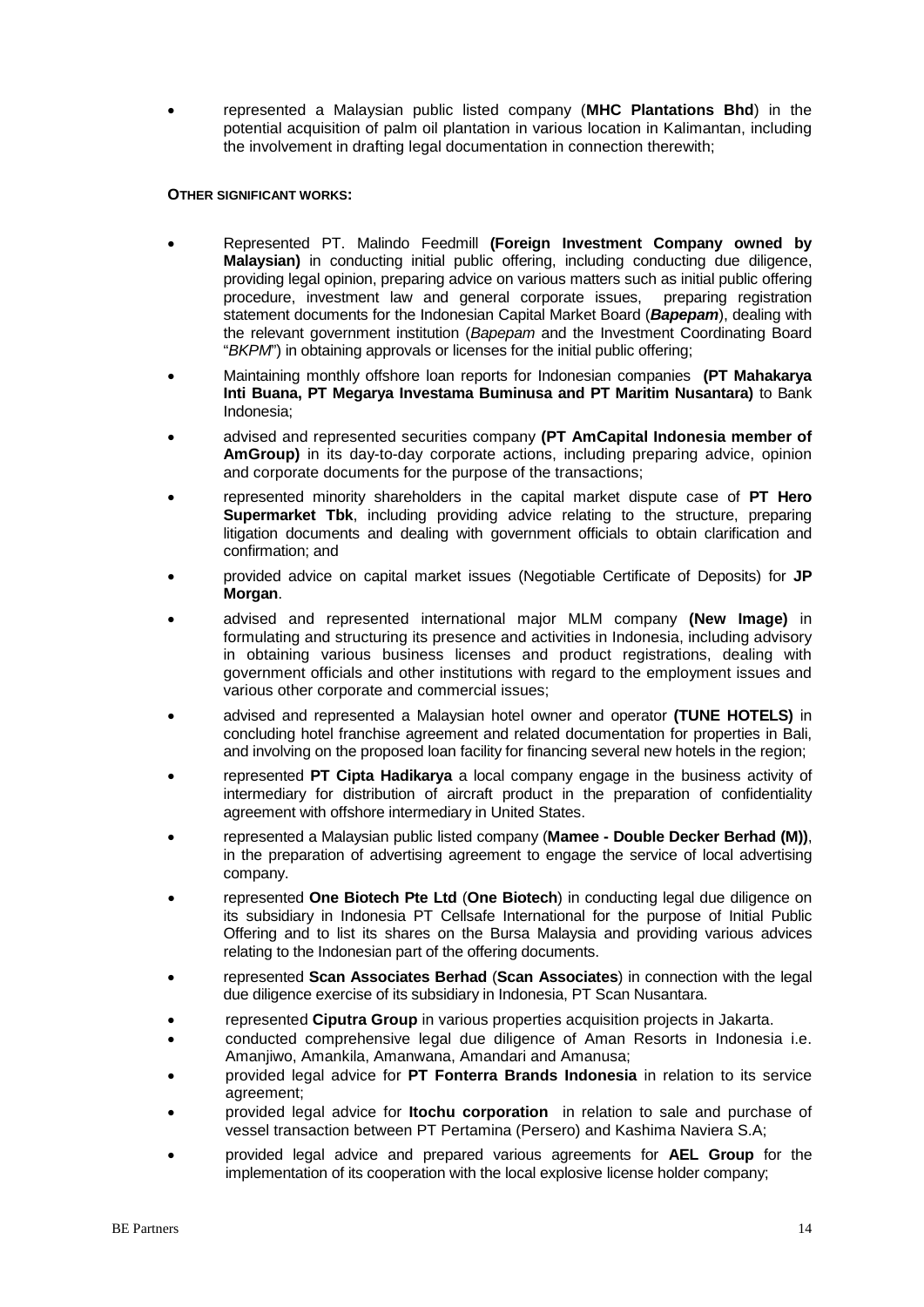• represented **UBS AG, Singapore Branch**, **Standard Chartered Bank, Singapore Branch**, and **PT Mandiri Sekuritas** in the issuance of US\$168,000,000 7.125% Senior Notes by Pakuwon Prima Pte. Ltd. which will be due on 2019, unconditionally and irrevocably, guaranteed by PT Pakuwon Jati Tbk and certain of its subsidiaries;

#### **BAR ADMITTANCE AND EDUCATION**

Debu Batara Lubis graduated from the Faculty of Law, University of Indonesia, Depok, Indonesia in 2003. Debu is a member of the Indonesian Advocate Association (PERADI).

#### **CAREER HISTORY**

| April 2003 - August 2007 | Hutabarat, Halim & Rekan             |  |
|--------------------------|--------------------------------------|--|
|                          | Associate (2003)                     |  |
|                          | Senior Associate (2006)              |  |
| August 2007- June 2009   | Ali Budiardio, Nugroho, Reksodiputro |  |
| June 2009 - 2012         | Bastaman Enrico Bagus                |  |
| 2012 – 2013              | Hiswara Bunjamin & Tandjung          |  |
| 2013-2015                | Melli Darsa & Co                     |  |
| 2015                     | BE Partners (Junior Partner)         |  |
|                          |                                      |  |

#### **4. Wisnu Aji Wiradyo (***Senior Associate***)**

Wisnu has been serving legal services to various clients in legal industry as a corporate lawyer for 10 years. In practices, he advises foreign and local investors in general corporate matters, acquisition transactions (M&A), foreign direct investments, establishments of companies and representative offices, property transactions, restructuring of companies, financing and other commercial transactions. He attended various process of conducting legal research, legal due diligence exercises, acquisition agreements, shareholders/joint venture agreement, assets transfer agreement, manpower agreement, financing agreement, other commercial transactions agreements and also providing legal memorandum related thereof.

With regard to business sector, he often dealt with M&A transactions in palm oil plantation sectors within these last couple of years, in addition to financing company, forestry, fishery and mining sectors. He has also advised clients in oil and gas supporting services, restaurant, properties, manpower, immigrations, general trading, multi level marketing, financing company, industry, automotive research and developments business and foreign representative offices.

#### **MAJOR REPRESENTATIVE DEALS**

- Advising **Malaysia Smelting Corporation Berhad** in 2008, in acquiring the majority shares of 3 mining companies holder of mining concessions / *Kuasa Pertambangan.* preparing and compiling the closing documents, such as perusing transfer of shares agreement, perusing general meeting of shareholders and amendments to the Articles of Association of the target companies.
- Advising **TH Plantations Berhad** a major public listed company (plantation company) in Malaysia in 2009, in acquiring the majority shares of two active palm oil plantations companies in Central Kalimantan, the holder of land titles, permits and assets of plantation businesses, by way of transfer of shares and shares subscription agreement. Conducting legal due diligence exercise, drafting court searches application documents, finalising the legal due diligence report, involvedin drafting the definitive agreements and preparing the closing documents., amongst others, drafting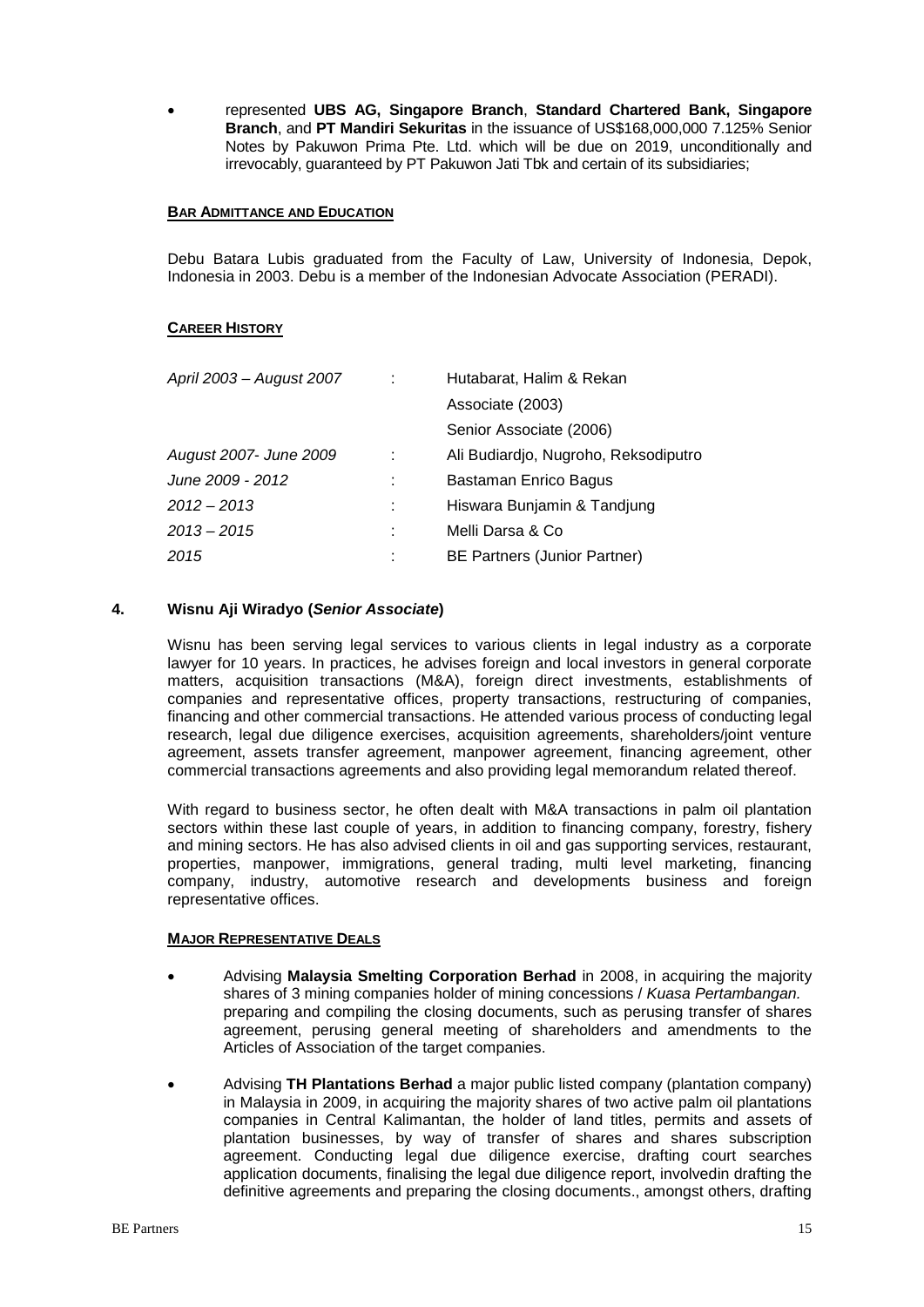general meeting of shareholders, amendments to the Articles of Association, liasion work with Notary and compiling the conditions precedent documents.

- Advising an **Indonesian palm oil plantation company** (cultivation and processing business) in 2010, in restructuring its shares ownerships by way of transfer of shares and incorporating a joint venture agreement, as well as reviewing limited legal due diligence report, drafting and compiling the conditions precedent and closing documents, amongst others, drafting general meeting of shareholders, amendments to the Articles of Association and liasion work with Notary.
- Advising **a major Malaysian public listed company**, through its subsidiary, in 2010, in acquiring the majority shares of a palm oil plantation company domiciled in East Kalimantan the holder of location permits and plantation business licenses. Drafting and negotiating a head of agreement, a conditional share sale and subscription agreement and its supplemental agreement, conducting legal due diligence exercise and managing the team thereof, drafting the required court searches and land searches documents, preparing the conditions precedents and closing documents.
- Advising **Mizuho Bank Ltd**, a top tier and major commercial bank of Japan in 2011, in acquiring the majority shares of a financing company undertaking the business in automotive product financing business.. Reviewing, drafting and negotiating a conditional share sale and subscription agreement (in coordination with **Anderson Mori & Tomotsune**, a major Japanese Law Firm), shareholders agreement and escrow agreement, preparing timelines and diagram of the proposed alternative structures of transactions, conducting the legal due diligence exercise and managing the team thereof, drafting, preparing and compiling the conditions precedent and closing documents, amongst others the corporate approvals of the stakeholders.
- Assisting **Anderson Mori & Tomotsune**, *in representing European client's* interest in acquiring business interest over group companies located in ASEAN. Coordinating cross-border legal due diligence exercises, involving ZICOlaw (Roosdiono & Partners' ASEAN network) Jakarta, Kuala Lumpur and Thailand offices and providing the combined reports to client. Providing feedback to the definitive agreements prepared by the Japanese law firm as the leading firm of the transaction.
- Advising **a Malaysian public listed company**, through its subsidiary, in 2012, in acquiring the majority shares of an Indonesian rubber cultivating company having a site in Belitung, by way of transfer of shares and shares subscription agreement. Drafting and negotiating a conditional share sale and subscription agreement, escrow agreement, personal garantor, conducting legal due diligence exercise and managing the team thereof, preparing the conditions precedent and closing documents, amongst others the corporate approvals of the stakeholders.
- Advising **a major state owned Malaysian company and its subsidiaries**, in 2012, in disposing its majority shares and interests in a foreign investment joint venture company domiciled in Sumatera, for a material amount of transaction. Drafting and negotiating a conditional share sale and subscription agreement and its supplementals, preparing the conditions precedents and the closing documents, amongst others the corporate approvals of the stakeholders.
- Advising **a major Malaysian public listed company**, in 2013 to 2015, in acquiring the majority shares of a palm oil plantation domiciled in Central Kalimantan, holder of location permit and plantation business permit. Drafting and negotiating a conditional share sale and subscription agreement and its supplemental agreement, conducting legal due diligence exercise and managing the team thereof, drafting the required court searches and land searches documents, preparing the conditions precedents and closing documents.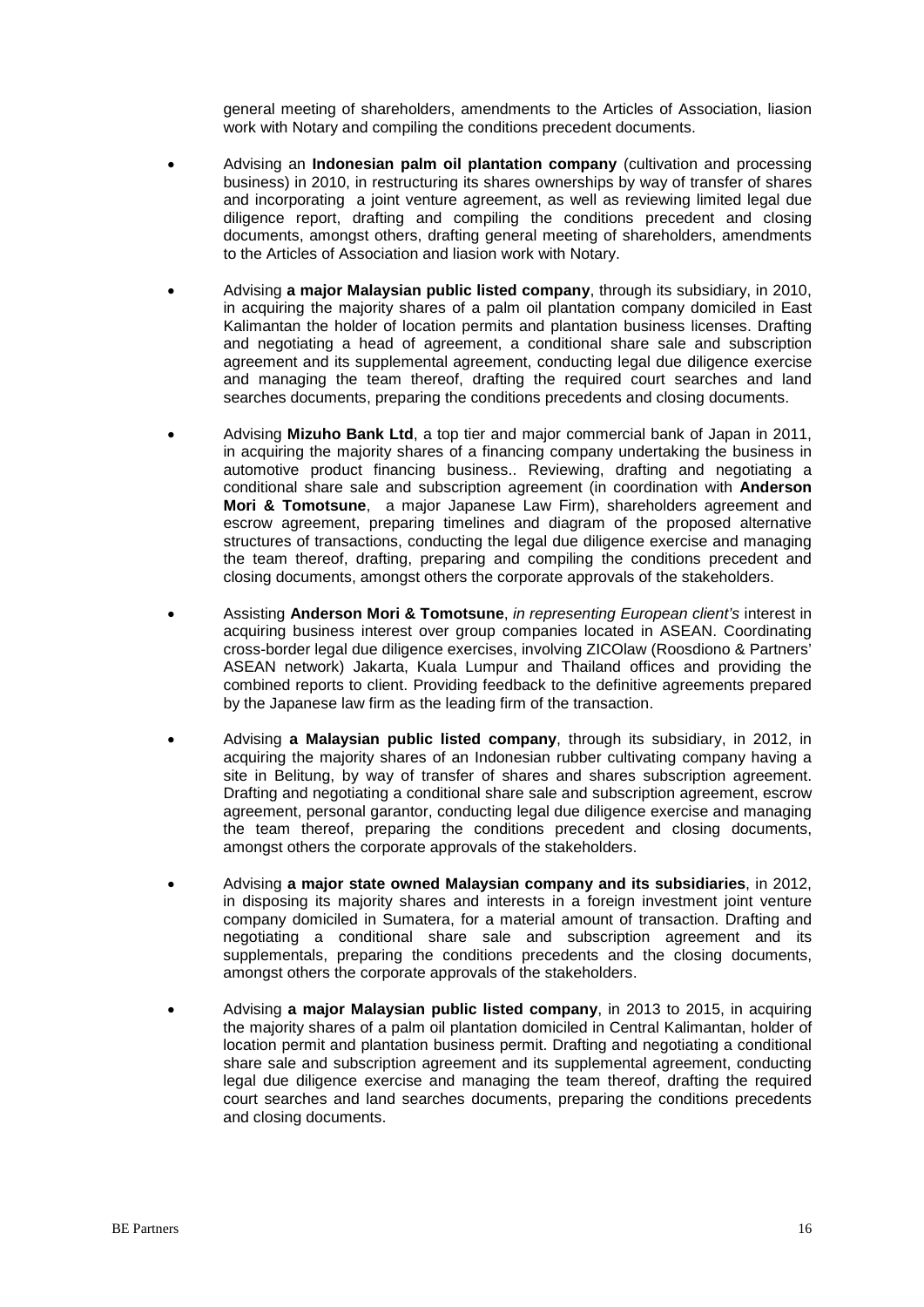- Advising **a major Malaysian public listed company**, in 2014, in acquiring the majority shares of a palm oil plantation company in Indonesia. Providing reviews and feedback to the draft of cconditional share sale and ssubscription aagreement prepared by Malaysian law firm and the negotiation thereof, conducting legal due diligence exercise and managing the team thereof, drafting the required court searches and land searches documents, preparing the conditions precedents and closing documents.
- Advising **a major Malaysian public listed company**, in 2014, in disposing its majority shares in a manufacturing company in Indonesia by way of assets acquisition. Drafting a cconditional share sale and ssubscription aagreement, conducting limited internal legal due diligence exercise and managing the team thereof, preparing conditions precedents and closing documents.
- Advising **an investor of Hong Kong, in 2015**, in acquiring the interest over 8 Indonesian companies having business in shrimp cultivations and exports in east of Indonesia. Conducting legal due diligence exercises over the 8 companies and managing the team thereof, drafting the required court searches and land searches documents and providing legal advices in relation to the legal due diligence findings and structure of the transaction to **Jiantian & Gongcheng**, a major Chinese law firm who acted as the leading lawyers in the transaction.
- Advising **9 commercial bank of Indonesia, lead by PT Bank Niaga Tbk**, in a syndicated secured term loan facility for a project finance of an Indonesian power plant company. Involving in the process of review of the agreements, r the conditions precedent documents drafting legal memorandum on the fulfillment of the conditions precedent and closing documents; coordinating work with notaries and land deed officials; and incorporating communication with **PT CIMB Niaga Tbk** as the Lead Arranger of the transaction.

#### **OTHER SIGNIFICANT WORKS:**

- Establishing and providing corporate legal services to **Crystal Jade** group of restaurants in the period fo 2007 to 2008;
- Establishing 5 mining supporting companies in 2008 for the interest of **Asiatic Group**, a group company based in Singapore, in conjunction with the acquisitions of 3 mining companies in Indonesia. Submitting and obtaining approvals from Investment Coordinating Board or Badan Koordinasi Penanaman Modal ("**BKPM**"), drafting the Deed of Establishment of the 5 companies and supervising the procurement of general licenses of the 5 companies.
- Establishing foreign representative offices in 2008, such as **Salcon Engineering Berhad** (a Malaysian Public Listed Company undertaking business in clean water supplies), **Axios International Consultants Lt**. and **Gameloft**.
- Providing retainer services on corporate secretarial work from 2008 to 2015, such as on general meeting of shareholders, amendments to the Articles of Associations, amendments to the composition of the Board of Directors and Board of Commissioners, distribution of dividend/interim dividends, internal transfer of shares, shareholders registry, share certificates of clients, amongst others:
	- Lembaga Tabung Haji's (a government pooling fund for Haji purposes of Malaysia) subsidiaries in Indonesia;
	- **TH Plantations Berhad's** (a public listed company in Malaysia, undertaking business in palm oil plantations) subsidiaries in Indonesia;
	- **Malaysia Smelting Corporation Berhad's** (a public listed company in Malaysia undertaking business in mining) subsidiaries in Indonesia;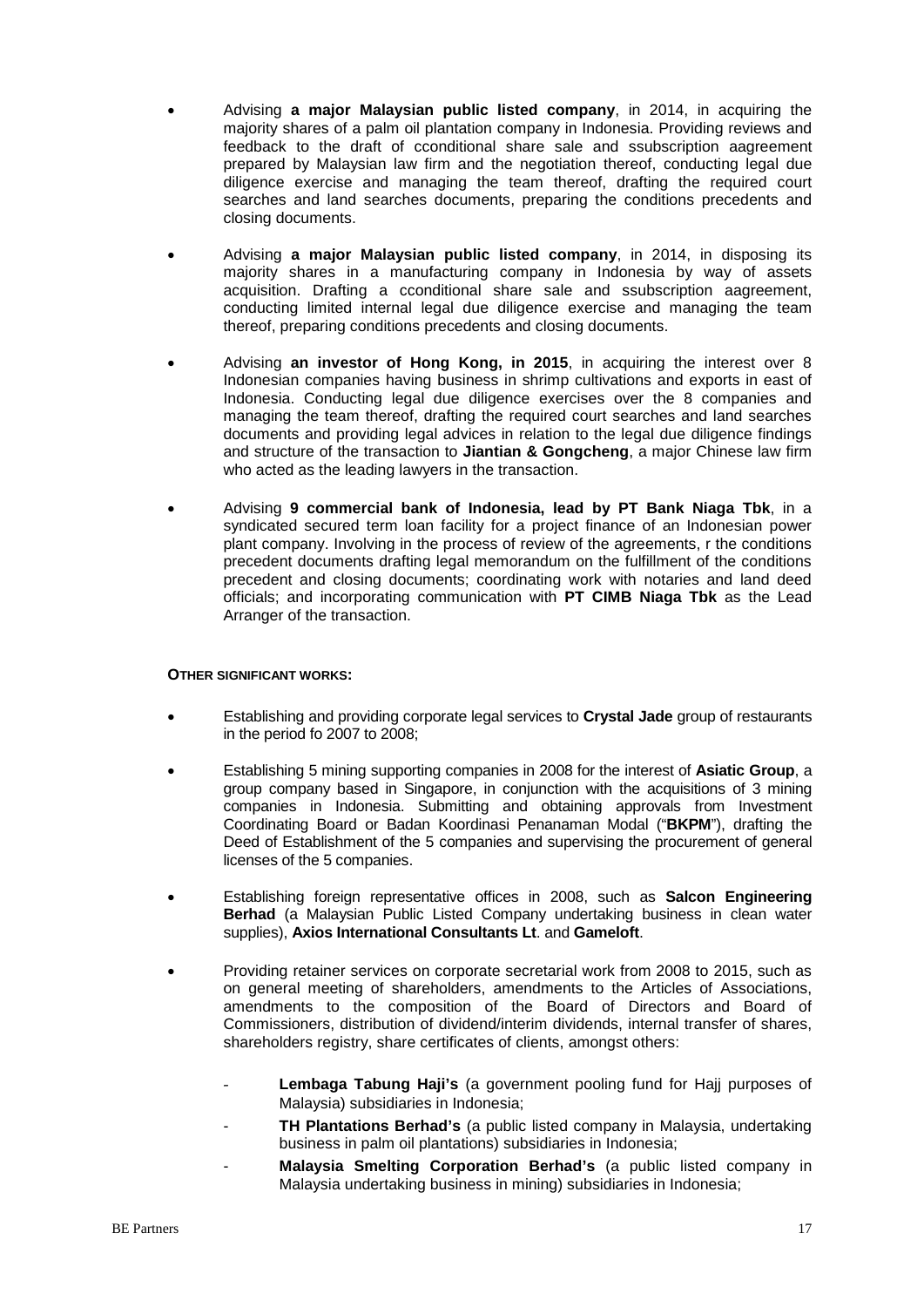- Felda group's (a public listed company in Malaysia undertaking business in palm oil plantations) subsidiaries in Indonesia;
- **IDS group's** (a Hong Kong based company focusing on health care equipments) subsidiaries in Indonesia;
- **PT Koba Tin**, a party in the Contract of Work in tin mining.
- **PT Honda R&D Indonesia**; and
- **PT Mizuho Balimor Finance**.

Wisnu obtained his legal degree from Universitas Padjadjaran Bandung and obtained his bar licenses from PERADI.

#### **CAREER HISTORY**

| April 2006 - April 2008 | : Angeline Suparto Konsultan (Junior Associate) |
|-------------------------|-------------------------------------------------|
| May 2008 – January 2016 | : Roosdiono & Partners (Senior Associate)       |
| January 2016 - May 2016 | : ArpanLaw (Off Counsel Partner)                |
| May 2016                | : BE Partners (Senior Associate)                |

#### **5. Pascal Andreas Hutasoit (***Associate***)**

Pascal is an associate in BE Partners. He had previously worked for a mining company in Jakarta as part of the legal staff before joining the Firm in 2011.

Since joining the firm, he has been involved in transactions relating to corporate and commercial practices, land acquisition, plantation, information technology, mining, foreign investment company establishment and employment.

#### **MAJOR REPRESENTATIVE DEALS**

- Involved in the Liquidation of **PT. Commonwealth Securities**;
- Represented **Cytec Global Holdings.** in relation to the establishment of PT. Cytec Indonesia;
- Represented **Tune Group** on various legal matters;
- Represented **PT. Teledirect Telecommerce** on the Company restructuring and various legal matters; and
- Represented **Sinohydro Corporation Ltd.** on the establishment of PT. Sokonusa Indonesia;
- Represented **MAMEE Double Decker Sdn. Bhd.** on the Company restructuring of PT. Pacific Food Indonesia and various legal matters;
- Represented **PT. Pacific Food Indonesia** for various legal matters;
- Represented **Indian Ocean Propoerties** as the buyer on the acquisition of shares of PT Minahasa Lagoon;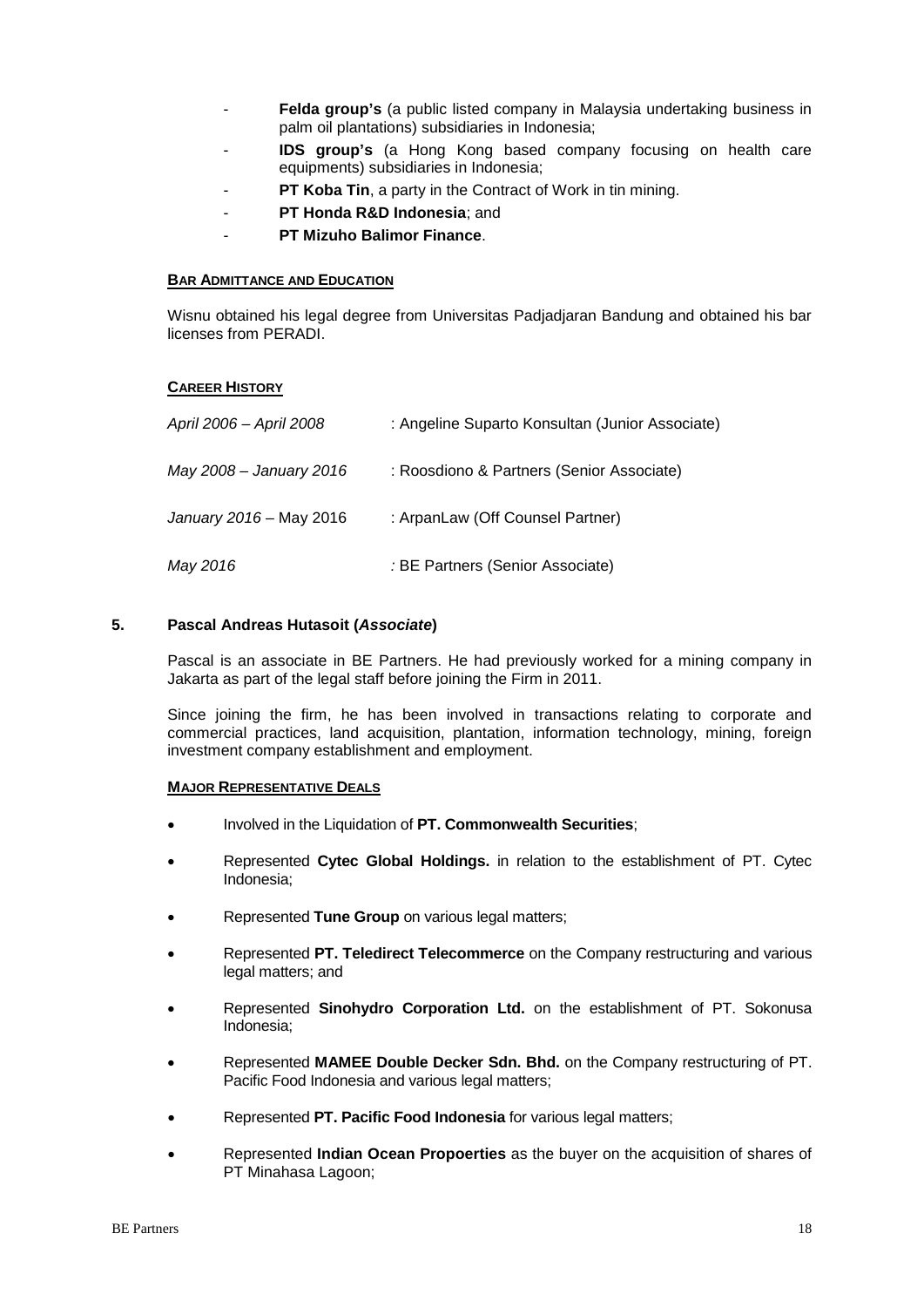- Represented **PT. Forbo Siegling Indonesia** (Foreign Investment Company owned by Forbo Finanz AG and Forbo NL Holding BV) for the purchase of asset in Bandung;
- Represented **Forbo Finanz AG and Forbo NL Holding BV** in relation to the establishment of PT. Forbo Siegling Indonesia;
- Represented **Weststar Maxus Sdn Bhd.** in relations to the establishment of PT. Weststar Maxus Indonesia;
- Advising **Microsoft** for various legal issues;
- Represented **Samsung** for various legal issues;
- Represented **Asia Pacific Businesslink Sdn Bhd** for the acquisition of various mining companies in Indonesia;
- Represented **New Global Mining Ltd** for the due diligence of PT. Syabas Sumbawa Mineral;
- Represented **Indian Ocean Properties** for the due diligence of PT. Minahasa Lagoon;
- Represented **QMA Capital Sdn Bhd** for the due diligence of PT. PT Take United Indonesia;
- Represented **Olswang** as Law Firm in the United Kingdom for various legal issues;
- Represented **Maybank Asset Management** for the due diligence of GMT Asset Management;
- Represented **Tune Group** for the due diligence of a local insurance company;
- Represented **OSK Investment** for the due diligence of a local company;
- Represented **Lay Hong Berhad** in providing a Legal Memorandum on the Registration of Food Products in Indonesia;
- Represented **New Global Mining Ltd** for the due diligence of PT. Syabas Sumbawa Mineral;
- Advising T**une Hotels** for various legal issues;
- Represented **PT. Oilfield Crew Management** on various legal issues;

Pascal graduated from the Faculty of Law, at Atma Jaya Catholic University, Jakarta, Indonesia in 2010, specializing in economic and business law. In 2015, he received his Advanced Masters degree from the University of Leiden, the Netherlands, under the Advanced Masters of International Civil and Commercial Law program.

#### **CAREER HISTORY**

| January 2011 - August 2011 | : PT Sastra Bumi |
|----------------------------|------------------|
| November 2011              | : BE Partners    |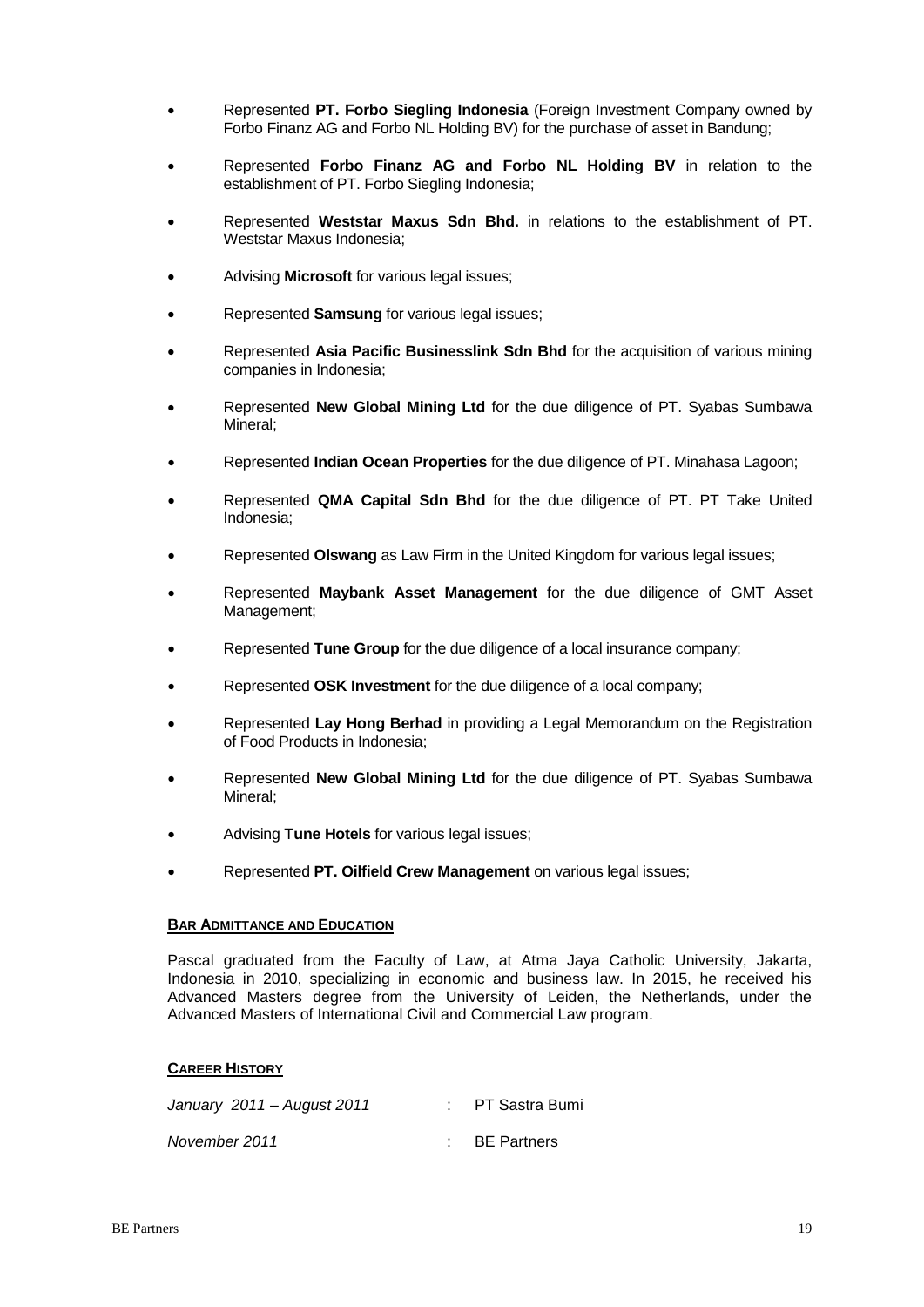### **6. Dimas Bimo Harimahesa (***Associate***)**

Bimo graduated from the Faculty of Law, University of Indonesia (2012), majoring in Private International Law.

During his studies, he was an active member and represented the University of Indonesia Arbitration Moot Team in Willem C. Vis International Arbitration Moot Competition in Austria in 2011.

#### **MAJOR REPRESENTATIVE DEALS**

- Represented **Iceland Drilling Corporation** in relation to the establishment of PT. Iceland Drilling Indonesia, including providing legal opinion, preparing documents required for the said establishment;
- Represented **Iceland Drilling Corporation** in tender process for geothermal drilling services at Lahendong Geothermal Project by PT. Pertamina Geothermal Energy, including arranging and submitting the bidding documents as well as attending the bidding process;
- Represented **Fresenius Kabi Indonesia** in preparing Distribution Agreement for medical devices;
- Represented **Hanjin Co., Ltd.** in providing legal opinion for the establishment of PMA Company engaging in Bonded Warehousing; and
- Represented **Keller Foundations (S.E. Asia) Pte Ltd** in preparing Joint Operation Agreement with a local company for stone column works in Karimun Free Trade Zone, including providing advices.

#### **BAR ADMITTANCE AND EDUCATION**

Bimo is a law graduate of the University of Indonesia, Depok, Indonesia in 2012.

#### **CAREER HISTORY**

*November 2012* : BE Partners

#### **7. Jeany Tabita (Associate)**

Jeany was previously an associate lawyer in Leks&Co, a boutique law firm engage in Real Estate and Property. She recently joined BE Partners as an Associate.

Jeany has been focusing on real estate, hotel & property, insurance practice and various foreign investment.

#### **MAJOR REPRESENTATIVE DEALS**

- Represented **PT AIG Insurance Indonesia**, in providing a Legal Memorandum concerning data center and electronic system provider for public services; Legal Memorandum concerning Offshore Outsourcing.
- Represented **Etiqa Insurance & Takaful**, on establishment of insurance company with *Sharia* basis.
- Represented **Standard Sourcing HK Ltd,** a material raw sourcing company for garment in Hong Kong, on establishment a Foreign Trade Representative Office in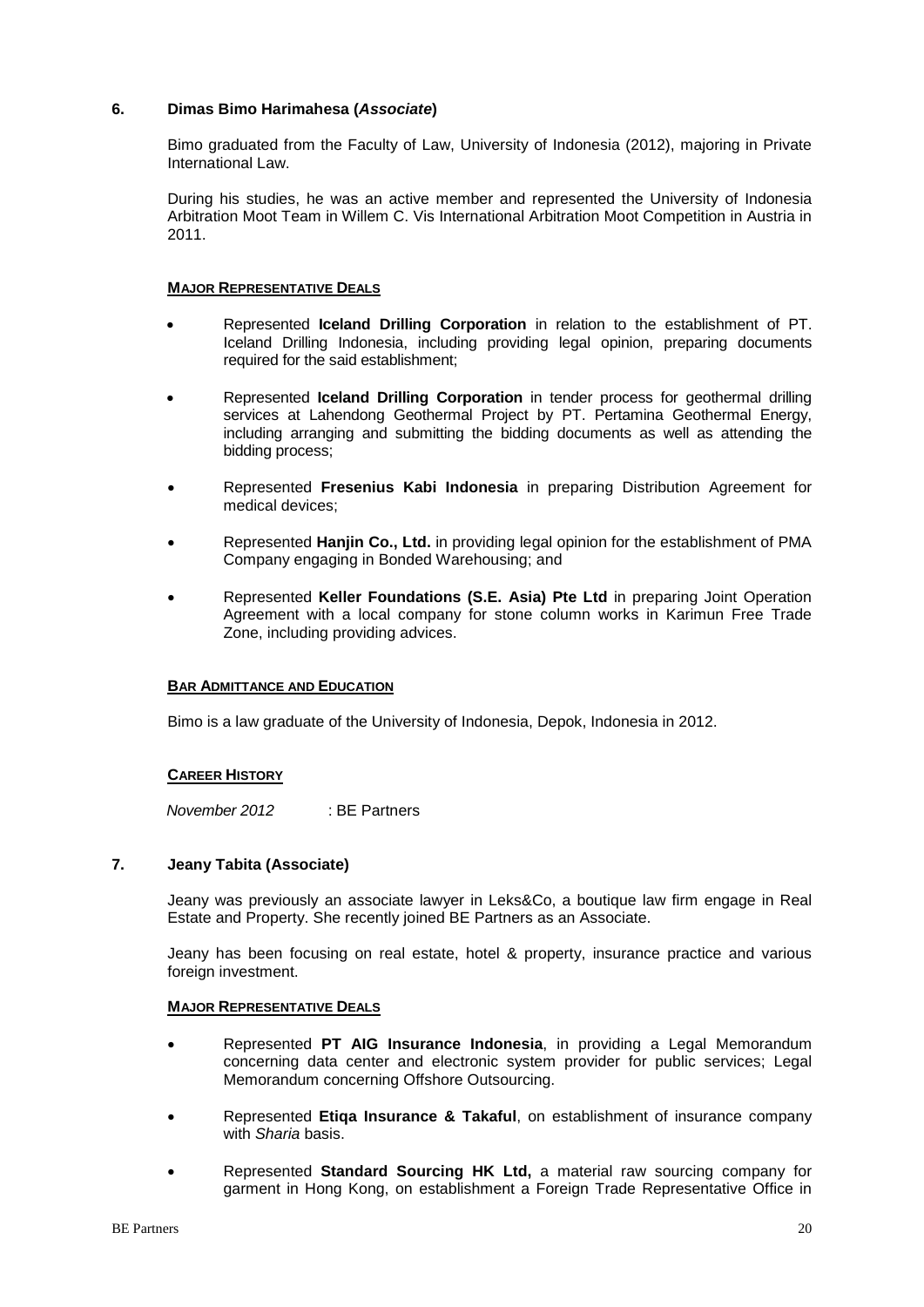Jakarta, Indonesia.

- Represented **Bray International Inc**, a manufacturing company, through its subsidiary Bray Controls Southeast Asia in Singapore, on establishment a Foreign Trade Representative Office in Jakarta, Indonesia.
- Represented **Rich Products Corporation** to establish a subsidiary company in a formed of trading and manufacturing entity in Indonesia. Performed in depth intensity research at the Food and Drugs Supervisory Board on the registration of food and in the obtaining of *Halal* process admittance from Indonesian Council of Religious Scholars.
- Represented **Isar Gas**, a local company with line business activity in Natural Gas and Oil to prepare Legal Opinion in regard to the financing project.
- Represented **PT Bliss Property Indonesia** in managing all of its lease agreements with all of its tenants in "Ambon City Center" project in Ambon;
- Represented **PT Blacksteel Property**, a group of PT Bliss Property Indonesia in drafting a standard agreement for supplier or third party in relation to a large housing and tenancy project called Bliss Village in Ambon;
- Represented **PT Blacksteel Property**, a group of PT Bliss Property Indonesia in relation to the establishment of a shopping center namely Ponorogo City Center;
- Represented **PT Perdana Gapuraprima Group** on various legal services such as managing sale and purchase agreement and lease agreement for some apartment and shopping center projects in Jakarta, providing legal memorandum for companies issues and also providing agreement such as construction contract for office building in Jakarta;
- Represented **PT. Schneider Electric Industries**, SAS for sale and purchase agreement in relation to the shares ownership on the company;
- Represented **PT Bahari Cakrawala Sebuku**, an Australian mining company in providing Legal Memorandum concerning labor and employment; and
- Represented **Jinyi Law Firm** (a law firm based in China) on legal due diligence concerning shares acquisition of PT Amtek Engineering, Jakarta.

#### **BAR ADMITTANCE AND EDUCATION**

Jeany is a law graduate of the Atma Jaya Catholic University, Jakarta, Indonesia in 2011.

#### **CAREER HISTORY**

*November 2011* : Leks&Co *February 2013 :* BE Partners

### **8. Henry Manullang (***Associate***)**

Henry was previously an associate lawyer in Roosdiono & Partners, a corporate law firm in Jakarta, which is a member of a Southeast Asian Network of Law Firms. He recently joined Bagus Enrico & Partners as an Associate.

Henry has been focusing on labour, pharmaceutical, plantation and various foreign investment.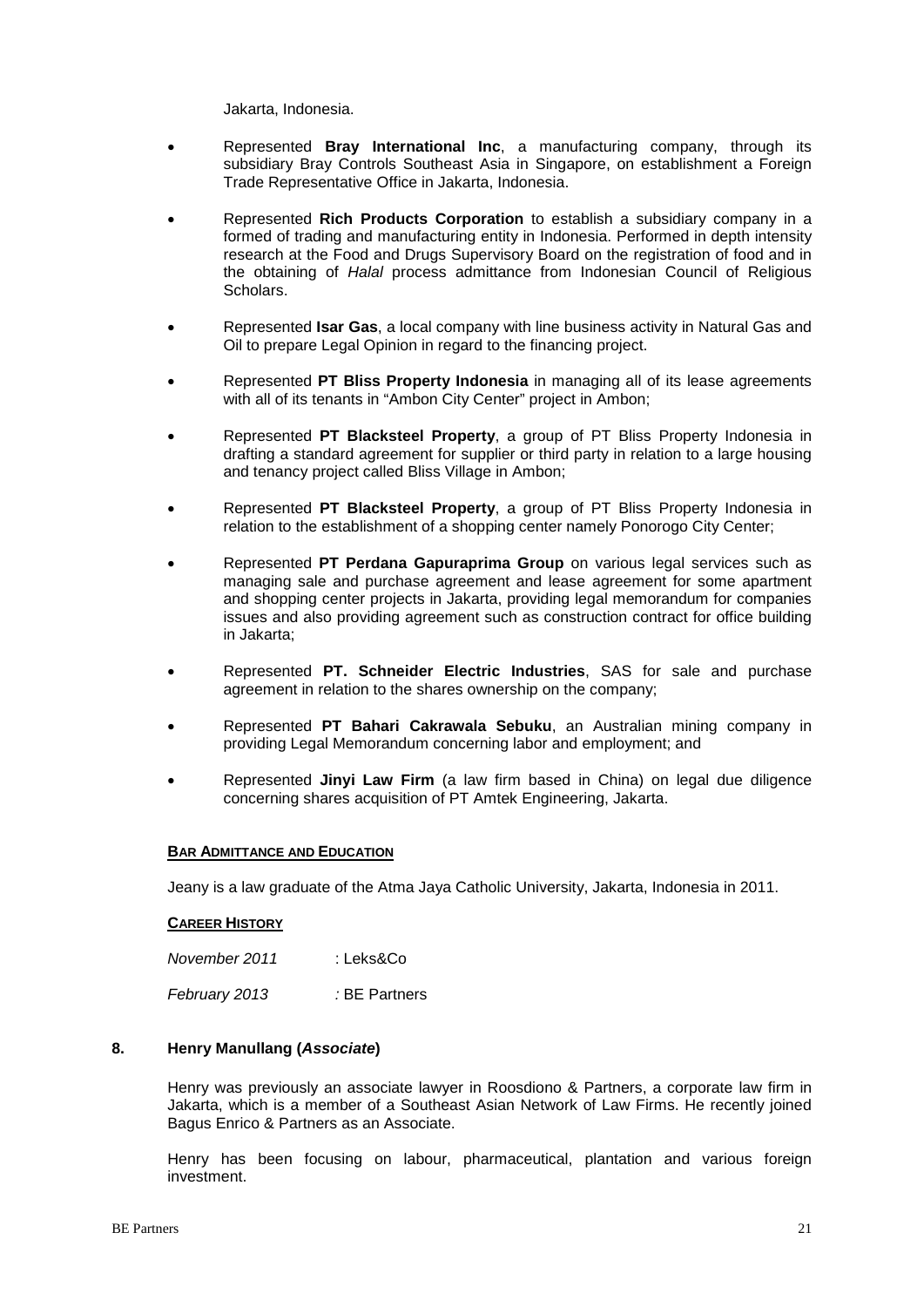Henry is a law graduate of the Atma Jaya Catholic University, Jakarta, Indonesia in 2012.

Henry has passed the Indonesia Advocate Bar Association or *Perhimpunan Advokat Indonesia* (PERADI) in 2015. He also has taken the Advocate Oath by PERADI in 2015.

#### **CAREER HISTORY**

*November 2012* :Roosdiono & Partners

*May 2016* :Bagus Enrico & Partners

### **9. Winandya Almira Nurinasari (***Associate***)**

Dea graduated from Faculty of Law, University of Indonesia (2014), majoring in Business and Economics Law.

During her studies, she was participated in Harvard World Model United Nations in Melbourne, Australia.

#### **CAREER HISTORY**

*April 2014* : Bagus Enrico & Partners

#### **10. Sheila Hillary Kandou (***Associate***)**

Sheila graduated from Faculty of Law, University of Indonesia (2014), majoring in Transnational Law.

During her studies, she participated as a delegate in Hamburg Model United Nations in Hamburg, Germany. She was also an active member in various organizations and event committees such as Lembaga Kajian Keilmuan (LK2), Asian Law Students' Association (ALSA), and Badan Eksekutif Mahasiswa FHUI.

#### **CAREER HISTORY**

*January 2015* : Bagus Enrico & Partners

# **11. Erika Saraswati (***Associate***)**

Erika graduated from Faculty of Law, University of Indonesia in 2014, majoring in Business Law. In 2016, she received her Masters degree from the University of New South Wales in Sydney, Australia under the International Business Law program.

During her studies, she participated as a delegate in Asian Law Students' Association (ALSA) International Conference 2013 in Seoul, South Korea. She was also an active member in various organizations and event committees such as ALSA and Badan Eksekutif Mahasiswa FHUI.

#### **CAREER HISTORY**

*April 2016* : Bagus Enrico & Partners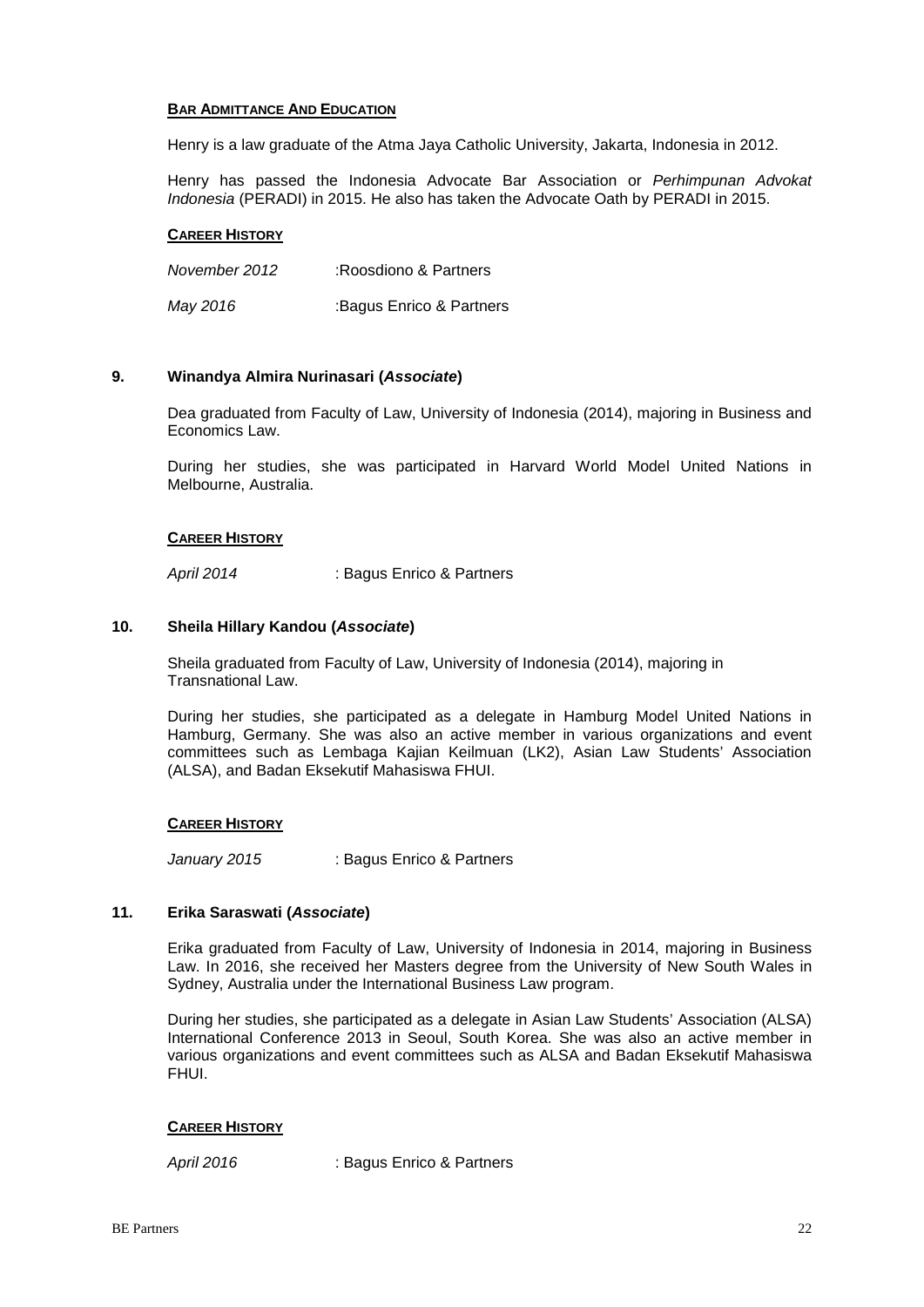# **12. Michael Widyaputra (***Associate***)**

Michael graduated from Faculty of Law, University of Indonesia in 2016, majoring in Civil Law. During his studies, participated in a prestigious international internship at The Siam Cement Group, Plc. (SCG): Legal Counsel (2015) in Bangkok, Thailand. He was also an active member in various organizations and event committees such as LaSALe FHUI, Persekutuan Oikumene FHUI and Koperasi Mahasiswa FHUI.

#### **CAREER HISTORY**

*June 2016* : Bagus Enrico & Partners

#### **13. Syed Naqiz Shahabuddin (***Of Counsel***)**

Naqiz is a well-rounded lawyer, having practiced in the Dispute Resolution and Intellectual Property practice groups of Skrine and thereafter the Technology and Corporate and Commercial practice groups of Wong & Partners (a member firm of Baker & McKenzie International).

Naqiz has been involved in transactions and negotiations of various agreements such as asset transfer agreements, share sale and purchase agreements, restructuring for compliance with foreign equity guidelines, partnership agreements, teaming agreements, management agreements, outsourcing agreements, collaboration agreements, joint venture agreements, trust structures, development agreements and franchises.

#### **REPRESENTATIVE DEALS**

- Assisting in the listing of a plantation company on AIM;
- Undertaking a large acquisition of several companies for a land banking exercise;
- The negotiations of Carbon Development Mechanism and Renewable Energy Power Purchase Agreements;
- The formation of a joint venture to undertake oil and gas related fabrication activities;
- Structuring shareholdings and finalizing negotiations with stakeholders of a "first of its kind" online financial services provider;
- Assisting in the shareholding structure of a novel budget hotel business;
- Structuring the shareholding of a Mobile Virtual Network Operator business including drafting the operative agreements for the business;
- Undertaking negotiations and finalizing contracts with Russian manufacturers of aircraft simulators;
- Undertaking a take-over exercise of the shares of a PLC involved in the automotive industry;
- Structuring a Government contract farming initiative:
- The drafting of an exclusive supply agreement for the supply of local fruits to a local representative of one of the world's largest fruit, flower and vegetables producer;
- The formation of a joint venture between a PLC and one of the world's largest automotive manufacturers and conducting negotiations of various automotive agreements ensuing there from;
- The resolution of certain issues relating to Approved Permits for automobiles;
- The negotiations and conclusion of a deferred payment contract relating to flight training simulators with the Ministry of Defense;
- The negotiations of contracts with the Ministry of Defense for the modernization of vessels belonging to the Royal Malaysian Navy;
- The structuring and negotiations of arrangements with Danaharta and the Minister of Finance (Incorporated) to lease and manage one of Malaysia's largest shipyard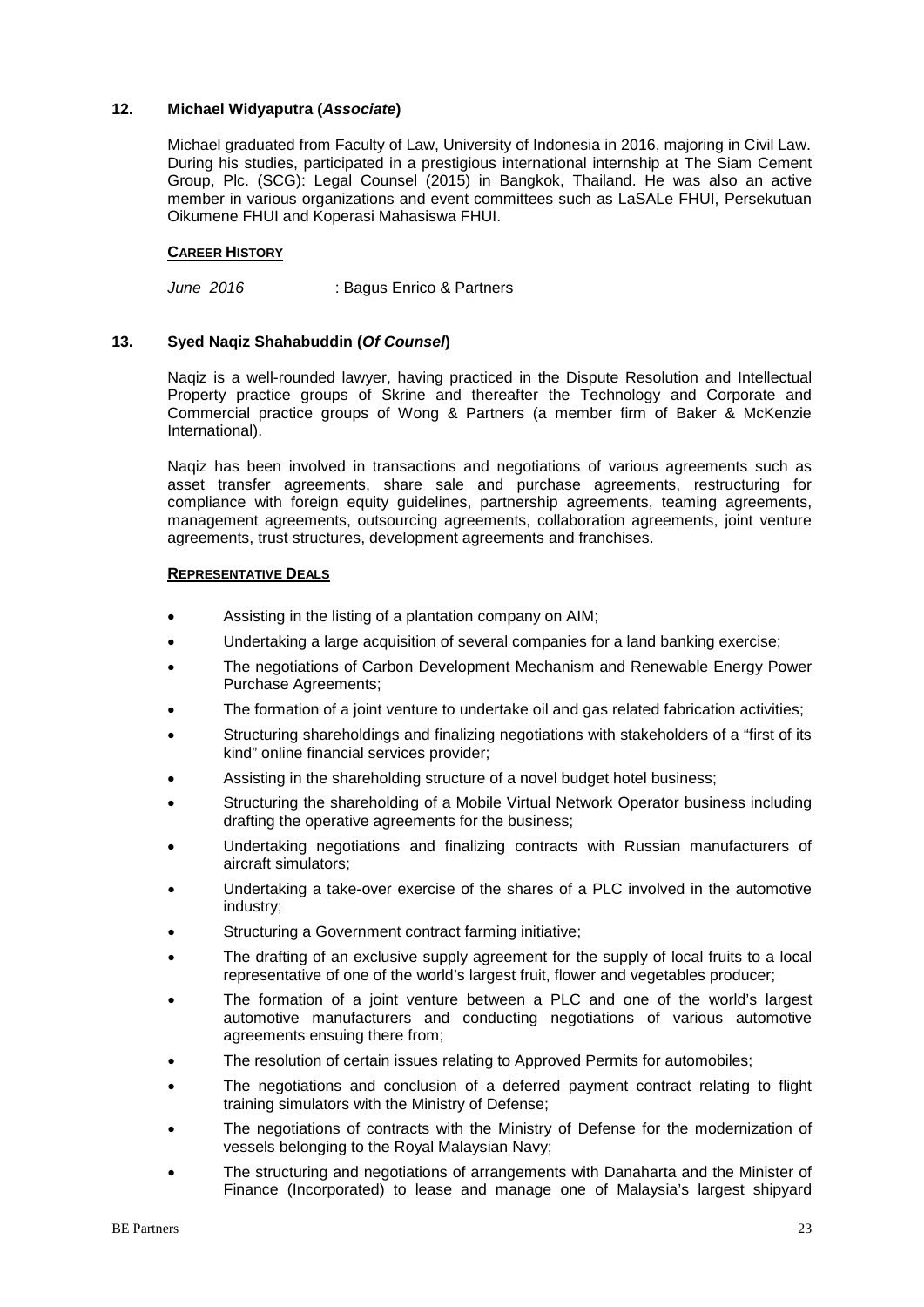operations;

- The negotiations of various naval contracts with foreign naval contractors;
- The acquisition of a construction company;
- The negotiations of a concession agreement with the Economic Planning Unit, Prime Minister's Department for the construction of the South Klang Valley Expressway (SKVE);
- The formation of a joint venture to undertake a highway concession in East Malaysia;
- The restructuring of the operations of one of the world's largest direct selling companies;
- The undertaking of a group wide voluntary separation scheme for a public listed company;
- The restructuring of a multinational corporation's wholesale and retail operations in Malaysia;
- The transfer of assets including contractual obligations between two multinational corporations relating to its digital receiver business in Malaysia;
- The setting up of a franchise in Malaysia of one of the world's largest book store;
- The restructuring of one of the world's largest branded café franchise operations in Malaysia;
- The outsourcing of a multinational corporation's "just-in-time" logistic requirements;
- The outsourcing of a public listed telecommunication company's call centre services;
- The setting up of a call centre for outsourcing services to one of the world's largest airlines;
- The negotiations on a joint venture and outsourcing relationship between a software provider and a Malaysian exchange;
- The setting up of various collaboration and teaming structures including licensing, franchising, distribution and channel partner type arrangements;
- The formulation and drafting of a telecommunications company's Access Reference Document and Access Agreement;
- The review of numerous interconnection agreements for a public listed telecommunications company;
- The review of numerous licensing, support and maintenance agreements for telecommunications companies, software and hardware suppliers/clients including some of the world's largest multinational companies;
- Advising and reviewing various partnering, teaming and channel agreements for telecommunications companies, software and hardware suppliers/clients including some of the world's largest multinational companies;
- Advising, drafting and negotiating documentation relating to a substantial IT project to upgrade the IT systems of an international financial institution;
- Advising, drafting and negotiating documentation relating to a substantial IT project with the Ministry of Defense; and
- Advising, drafting and negotiating submarine fiber optic cable relocation and repair agreements.

Naqiz is also a contributor of a publication by CCH entitled the Intellectual Property Laws of Malaysia. He sits on various bodies including as a domain name panel member of the World Intellectual Property Organization (WIPO) based in Geneva, the Asian Domain Name Dispute Resolution Centre and the Regional Centre for Arbitration Kuala Lumpur (RCAKL). He is also an arbitrator of the RCAKL.

Naqiz has also given talks in Sri Lanka on behalf of WIPO and in New York and Boston on the topics of doing business in South East Asia. Locally, Naqiz has given talks on behalf of Microsoft, Petronas, Telekom, Nokia, Multimedia University, Multimedia Development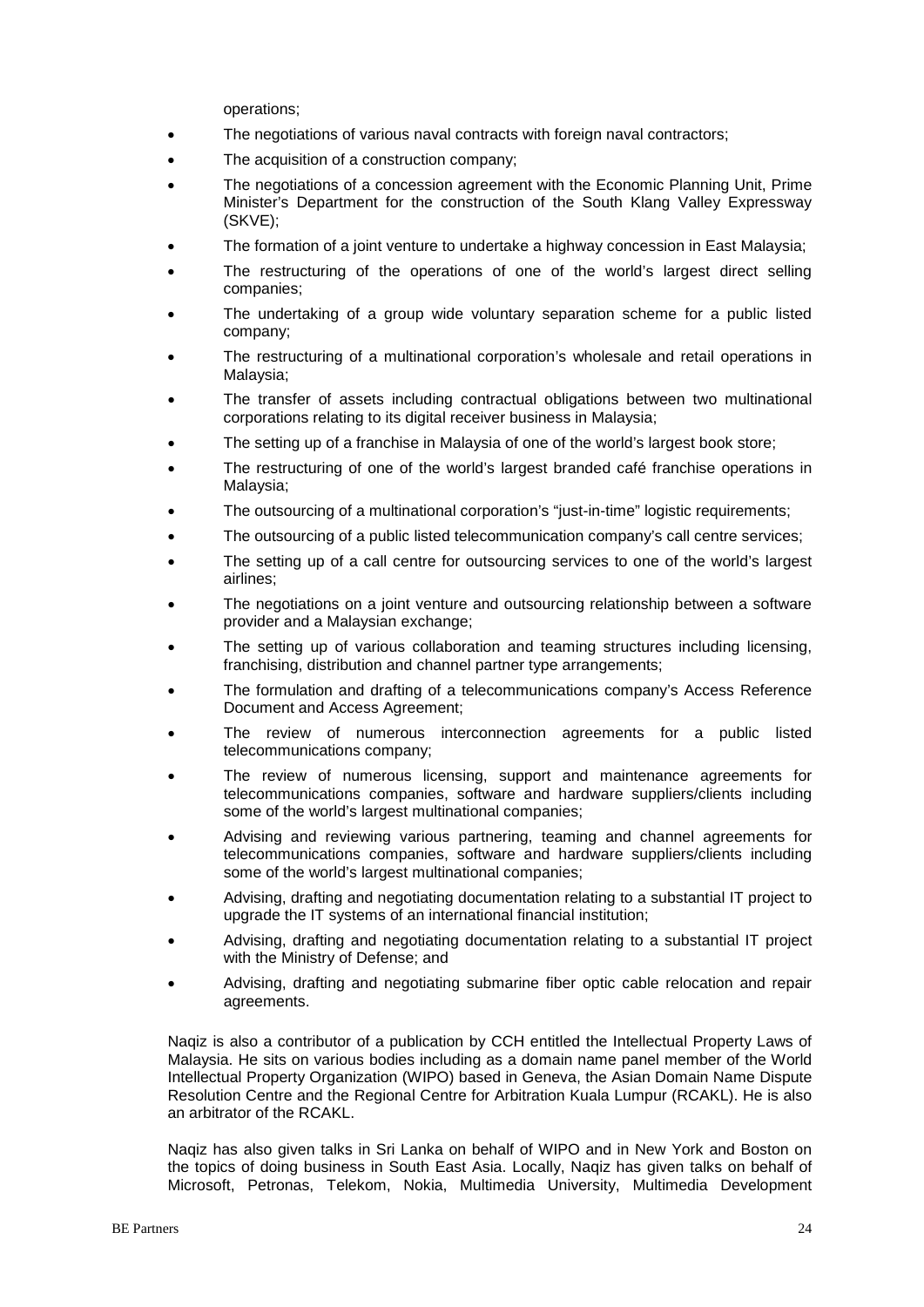Corporation, TV3 (Money Matters), Federation of Malaysian Manufacturers, Malaysian Bar Council, Regional Centre for Arbitration Kuala Lumpur, Malayan Law Journal, Asia Business Forum, Knowledge Group and the Centre for Management Technology on a myriad of legal issues.

### **14. Tan Hon Yik (Of Counsel)**

Hon Yik is one of the founding partners of Naqiz & Partners. He previously practiced with Wong & Partners (a member firm of Baker & McKenzie International) in Kuala Lumpur, Malaysia as a member of the Banking & Finance and Corporate & Commercial practice groups.

Hon Yik has acted for clients across a diversified range of industries and has advised clients on issues relating to corporate and commercial law, banking and finance law, major projects, securities, information technology law as well as acquisitions and capital markets fund raising exercises. He also has extensive experience in conducting due diligence exercises in connection with mergers & acquisitions and capital markets fund raising exercises.

#### **REPRESENTATIVE DEALS**

- Acting for and advising the concessionaire of an upcoming expressway project in the Klang Valley (including negotiations with the Economic Planning Unit, Prime Minister's Department);
- Representing a Malaysian private company in the acquisition of a stake in the highway construction arm of a leading Malaysian property and automotive conglomerate and drafting and negotiating the sale & purchase and other agreements relating to the acquisition;
- Acting for and advising an international Asian bank in relation to the standardisation of its loan and security documentation for its entire Malaysian operations;
- Advising a Malaysian banking and financial services group on the implementation of various credit and Treasury products;
- Advising a leading publicly listed Malaysian food and beverage manufacturer in respect of its proposed employee share option scheme;
- Advising a renowned American international business support corporation in the acquisition of its Malaysian subsidiary;
- Representing the joint lead managers in respect of the largest dual-currency denominated project finance-based financing exercise in Malaysia in 2004 involving the issuance of RM1.27 billion nominal value Al Bai Bithaman Ajil Islamic Debt Securities and US\$468 million syndicated loan facilities obtained by the Optimal Group of Companies;
- Acting for and advising a publicly listed leading Malaysian property development, investment and resorts and hotel management group in connection with the proposed acquisitions of various golf clubs, hotels and resort properties;
- Advising a publicly listed Malaysian telecommunications group on various aspects of its telecommunications business, including JV arrangements with foreign telecommunications companies and the establishment of a shareholders web information portal;
- Advising the Malaysian subsidiaries of several publicly listed French conglomerates in relation to their annual employee stock option schemes;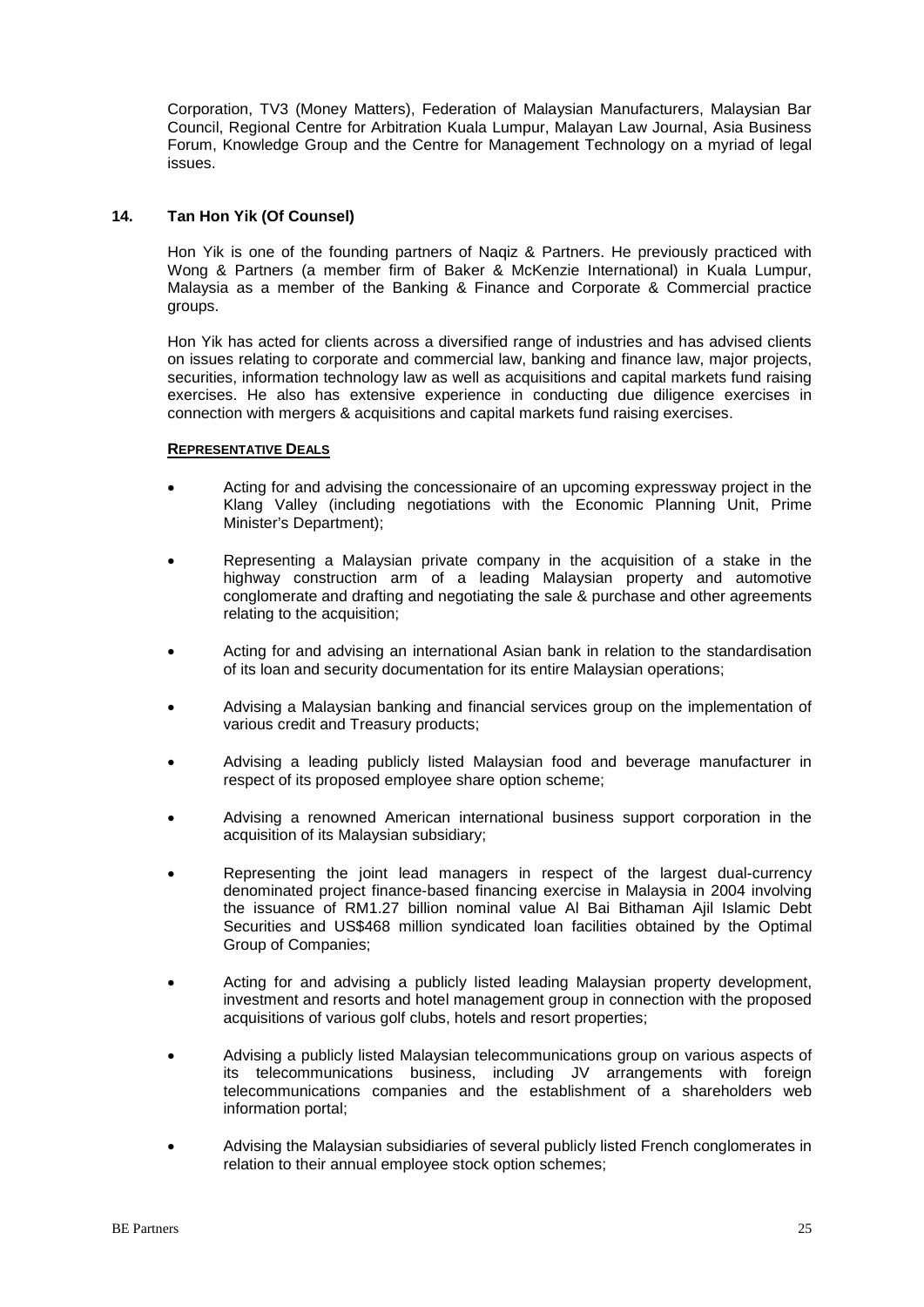- Advising several global banking groups on the feasibility of establishing various banking and offshore units in Malaysia;
- Advising on the proposed listing exercise of a waste management and recycling group;
- Acting for the lead arrangers in relation to the issue of RM175 million Al Murabahah commercial papers/medium term notes and RM90 million warrants by a publicly listed Malaysian chipboard manufacturer; and
- Acting for the arranger in relation to a commercial paper/medium term note issuance programme of up to the aggregate face value of RM80 million by a subsidiary of a publicly listed licensed Malaysian industrial supply and industrial automation group.

#### **15. Nurul Fauzi (Litigation Specialist – Of Counsel)**

Nurul Fauzi has been working as corporate legal and as litigator. In 2005, he joined PT Sari Enesis Indah (ENESIS Group) as Corporate Legal & Intellectual Property Right (IPR) Specialist. In 2008, he joined Adisuryo Prasetio & Co. as Senior Associate. In 2011, he runs his own litigation practices and acting as litigation specialist and of counsel of BE Partners.

#### **REPRESENTATIVE DEALS**

#### **Corporate Transaction:**

- Representing PT Patra Dok Dumai, Riau [a Subsidiary of PT Pertamina (Persero)] for company restructuring arrangement, 2010;
- Representing PT Bumi Alam Sejahtera for joint venture arrangement, 2010;
- Representing PT Manjra Minerals International for joint venture arrangement, 2011
- Representing PT Marketama Indah, Jakarta for handling commercial litigation before the District Court of Medan, 2010;
- Representing PT Asiamindo Nusa Minerals for handling commercial litigation before the District Court of South Jakarta, 2010;
- Representing Sing Global Oil Products Pte Ltd for handling administrative dispute before the Administrative Court of Jakarta, 2010;
- Representing PT Air Muring [a subsidiary of PT Bakrie Sumatra Platations Tbk.] for handling commercial litigation before the District Court of North Bengkulu, Bengkulu, 2011;
- Representing PT Garumas Persada for handling commercial litigation before The National Arbitration of Indonesia, Surabaya 2011;
- Representing PT Amadani Jaya Ismaya for handling corporate litigation before the District Court of South Jakarta, 2011;
- Representing Bali Bias Putih Korea Co. Ltd. for handling corporate litigation before the District Court of Amlapura, Bali, 2012;
- Representing PT Telekomunikasi Selular, Tbk. For handling commercial litigation before the District Court of South Jakarta, 2012;
- Representing Koperasi Pelayaran Rakyat (KOPELRA) for handling corporate litigation before the District Court of Gresik, 2013;